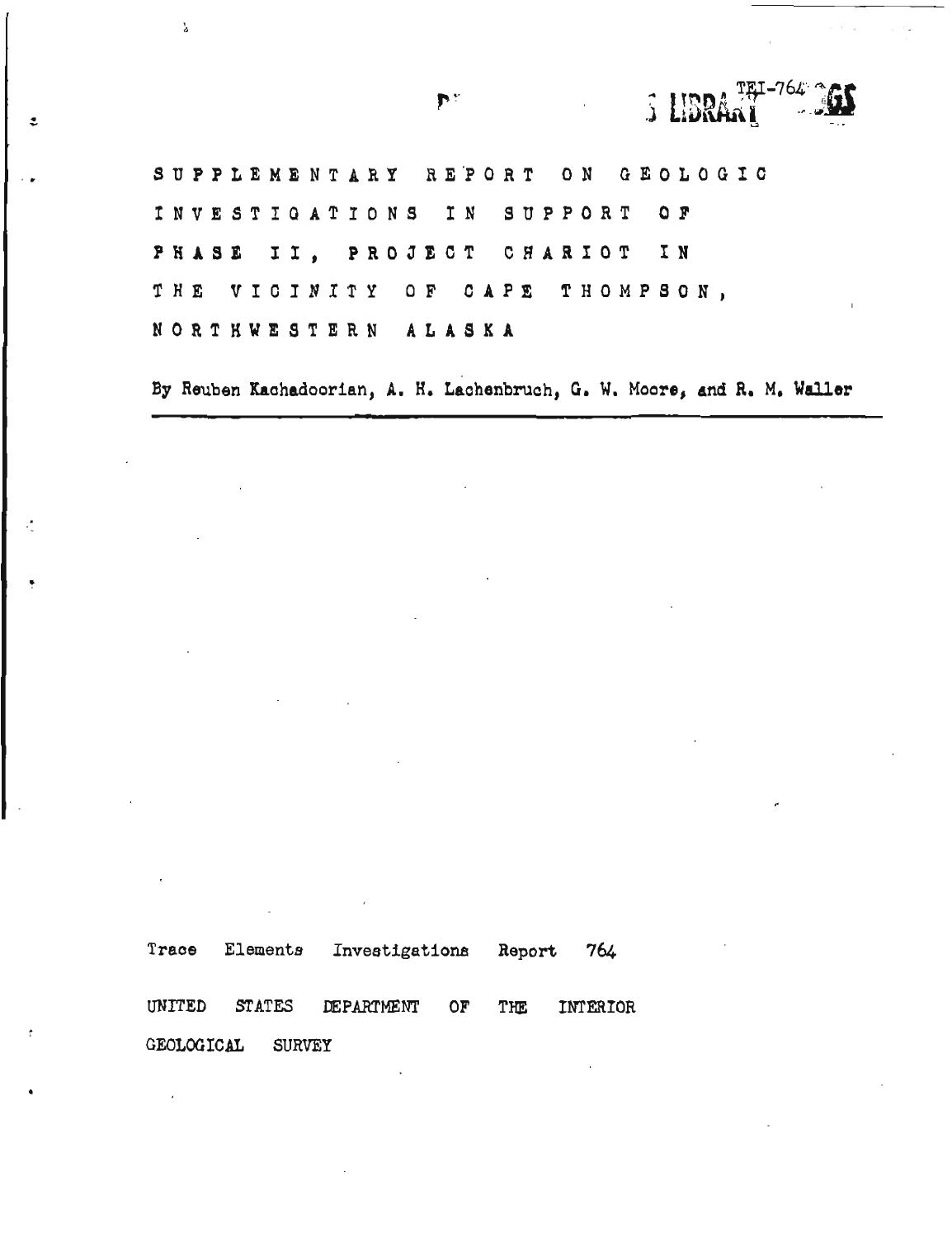TEI-764

Nuclear Explosions--Peaceful Applications

UNITED STATES DEPARTMENT OF THE INTERIOR GEOLOGICAL SURVEY

## SUPPLEMENTARY REPORT ON GEOLOGIC

INVESTIGATIONS IN SUPPORT OF PHASE 11, PROJECT

CHARIOT IN THE VICINITY OF CAPE THOMPSON, NORTHWESTERN

ALASKA\*

Bу

Reuben Kachadoorian, A. H. Lachenbruch, G. W. Moore, and R. M. Waller

June 1960

Trace Elements Investigations Report 764

This report is preliminary and has not been edited for conformity with Geological Survey format and nomenclature.

"Prepared on behalf of the U. S. Atomic Energy Commission.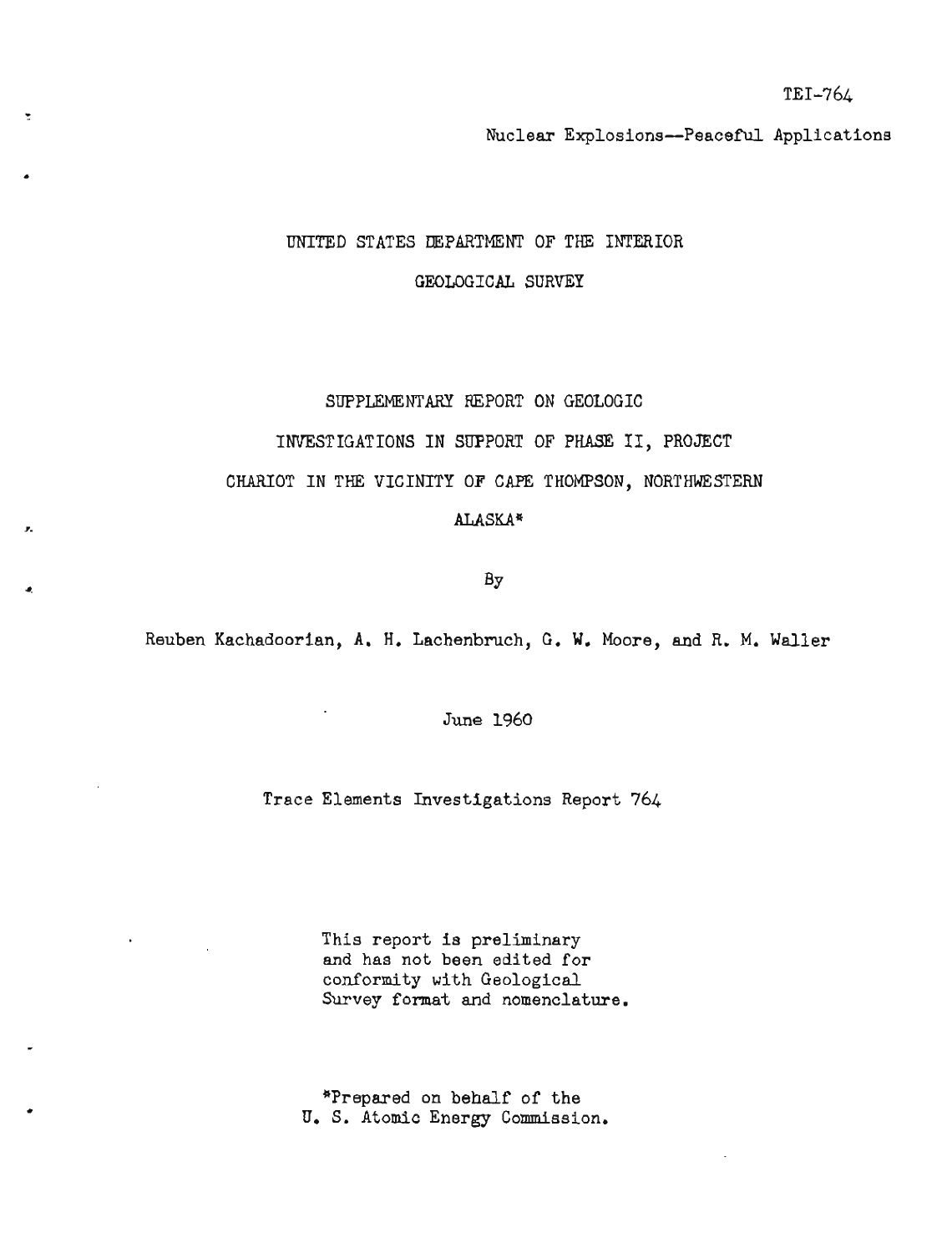## CONTENTS

| Introduction by Reuben Kachadoorian.                                  | ļ                       |
|-----------------------------------------------------------------------|-------------------------|
|                                                                       | ı                       |
| Acknowledgments                                                       | $\overline{\mathbf{3}}$ |
| Summary of geologic investigations.                                   | $\overline{3}$          |
| Preliminary interpretation of geothermal data from Ogotoruk           |                         |
|                                                                       | $\overline{7}$          |
| $\text{Introduction, } \ldots \ldots \ldots \ldots \ldots$            | 7                       |
| Recent temperature observations at Holes Able and Baker $\cdots$      |                         |
| Dissipation of drilling disturbance and estimation of mean            |                         |
|                                                                       | 8                       |
|                                                                       |                         |
| Thermal effects of bodies of water and shoreline history.             | 13                      |
|                                                                       | 16                      |
|                                                                       | 17                      |
| Raferences eited                                                      | 18                      |
| Appendix: Extension of tables of the function, $\cdots$ , , , , , , . | 19                      |
| Odgervations of coastal processes in the vicinity of Cape Thompson,   |                         |
| Alaska from May 3 to May 9, 1960 by George W. Moore                   | 24                      |
|                                                                       | 25                      |
|                                                                       | 26                      |
|                                                                       | 26                      |
| Wind erosion                                                          | 27                      |
|                                                                       | 28                      |
|                                                                       |                         |
| Winter ground water investigations in the vicinity of Cape            |                         |
| Thompson, Alaska by Roger M. Waller                                   | 29                      |
|                                                                       | 29                      |
|                                                                       | 29                      |
|                                                                       | $-30$                   |
|                                                                       |                         |

## ILLUSTRATIONS

|    | Figure 1. Index map showing location of Chariot site, north-                                                                                                                                              | J. |
|----|-----------------------------------------------------------------------------------------------------------------------------------------------------------------------------------------------------------|----|
| 2. | Temperature measurements at Hole Baker. Linear portion of<br>curve extrapolated downward to estimate permafrost thick-<br>ness, and upward to estimate surface temperature at start<br>of climatic change | 9  |
| з. | Temperature measurements of April 17, 1960 at Hole Able 10                                                                                                                                                |    |
|    | 4. Dissipation of the thermal anomaly due to drilling at<br>114-foot depth in Hole Baker                                                                                                                  |    |

# Page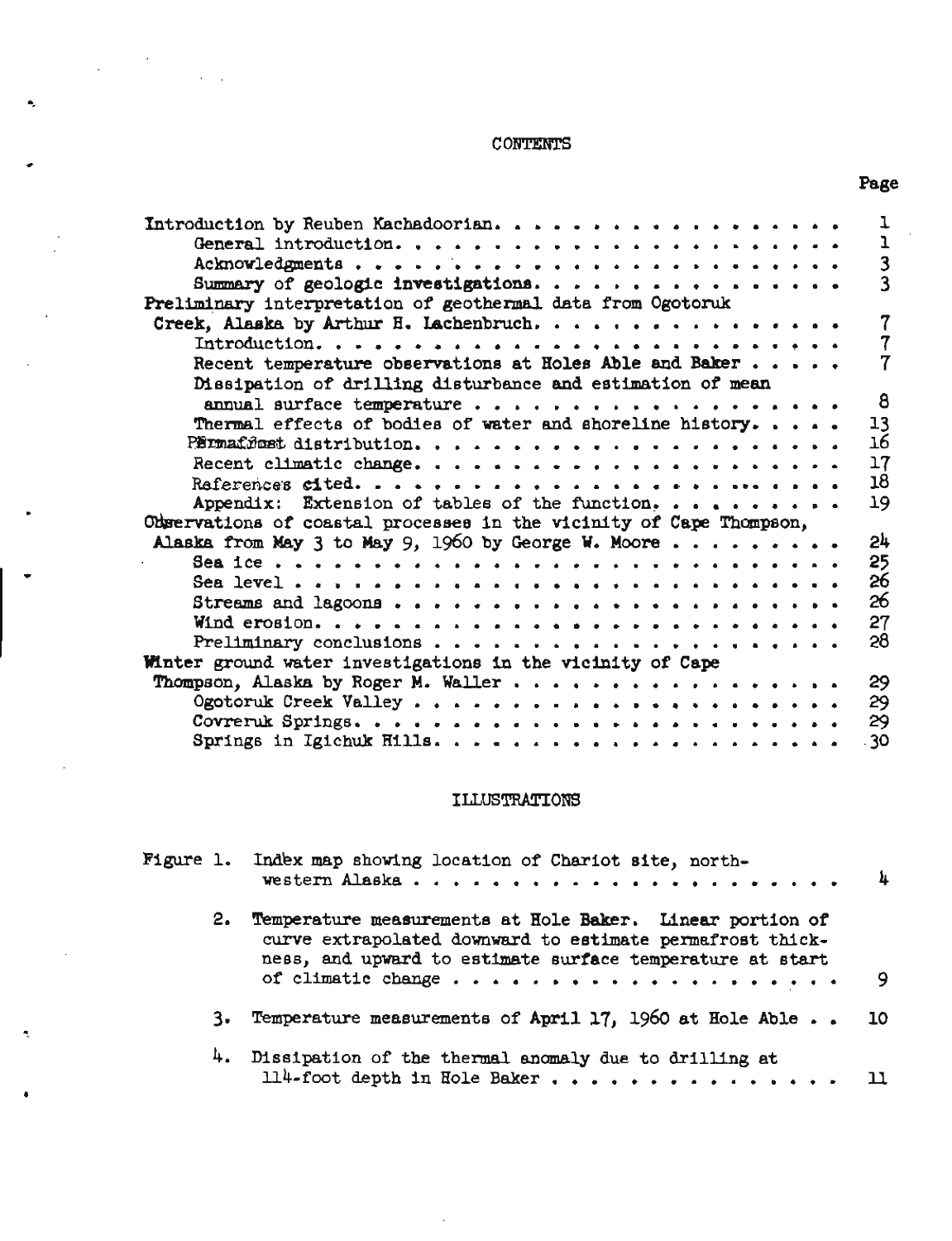## **ILLUSTRATIONS--continued**

- Figure 5. Calculated temperature anomaly due to ocean and lagoon at Holes Able and Baker. Solid lines are the effect at time t of a rapid movement, at time t=0, of the straight shoreline to the present position. **Broken**  line shows equilibrium effect at lagoon on Hole Able. . .  $14$ 
	- *6,* Curve I is the estimated difference in predrilling temperatures at Holes Able and Baker. Curve **I1** is an estimate of what the difference **would** be if thermal equilibrium with present shoreline obtained  $\ldots$ .... 15

#### TABLES

|  | Table 1. The function $\frac{X}{2}(\frac{x}{z}, m)$ for calculation of the seaward geothermal disturbance due to the |  |  |  |  |  |  |  |
|--|----------------------------------------------------------------------------------------------------------------------|--|--|--|--|--|--|--|
|  |                                                                                                                      |  |  |  |  |  |  |  |
|  | 2. The function $\mathcal{L}(\frac{x}{n})$ for calculation of the<br>inland geothermal disturbance due to the        |  |  |  |  |  |  |  |
|  |                                                                                                                      |  |  |  |  |  |  |  |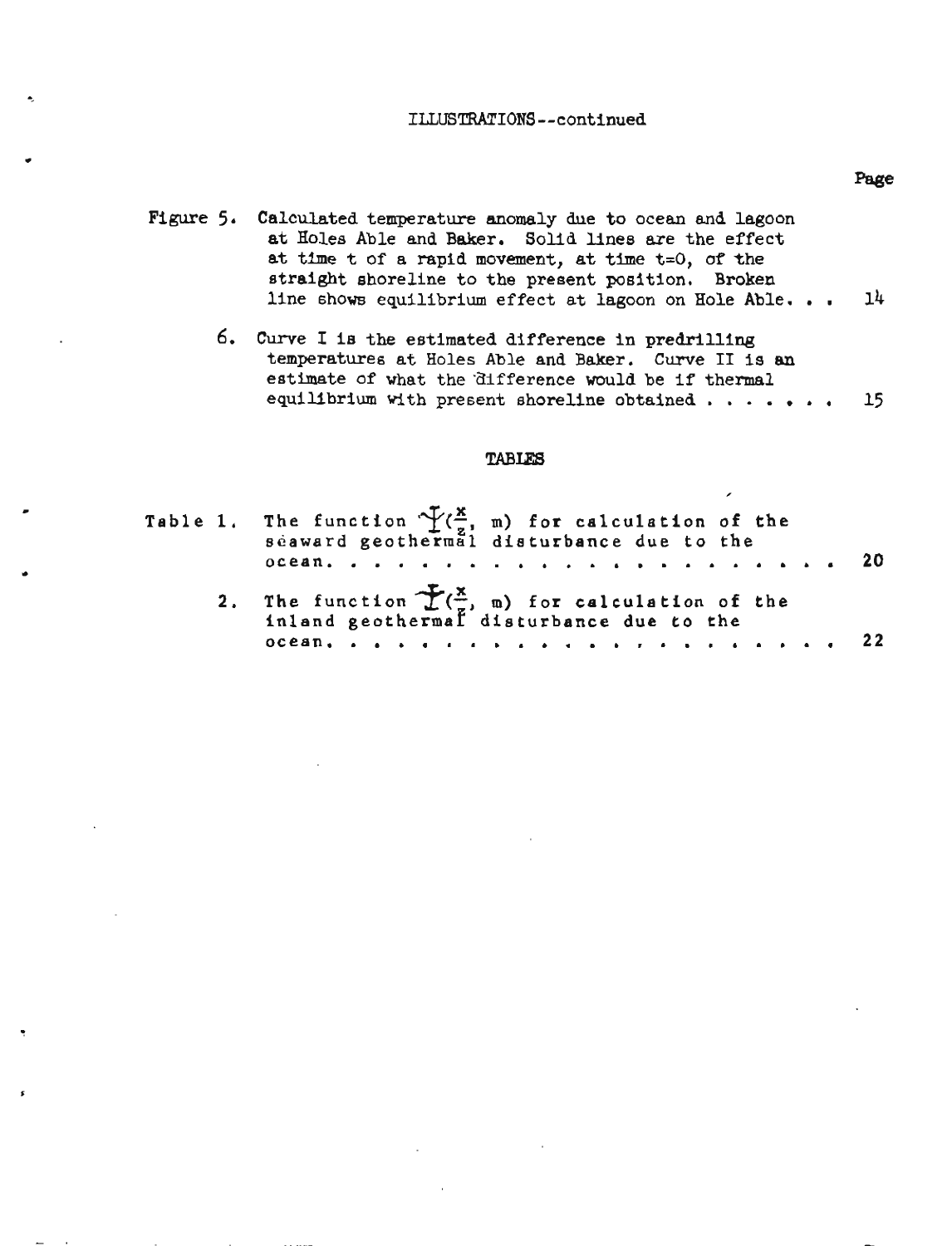## SUPPLEMENTARY REPORT ON GEOLOGIC

**INVESTIGATIONS IN SUPPORT OF PHASE 11, PROJECT** 

## **CHARIOT IN THE VICINITY OF CAPE THOMPSON, NORTHWESTEW ALASKA**

**BY** 

**Reuben Kachadoorian, A. H. Laahenbrwh, O. W. Moore and R. If. Waller** 

**INTRODUCTION** 

**BY** 

**Reuben Kachadoorian** 

#### General introduction

**1** Since 1958 the U. S. Geological Survey, on behalf of the Atomic **Bnergy Commission, has conducted geological studies to develop data which MU, contribute to determining the feasibility and safety of detonating several nuclear devices to create an excavation at the mouth of Ogotoruk Creek, northwestern Alaska. The proposed test excavation is Project**  Chariot of the Atomic Energy Commission's Operation Plowshare Program.

**As a result of its Project Chariot investigations to date, the Geological Survey has transmitted four reports to the Atomic Energy Conrmiesion. They are:** 

- **(1) '%~ngineering geology bearing on harbor site selection along the northwest coast of Alaska from Nome to Point Barrow", by** T. L. Pewe, D. M. Hopkins, and A. H. Lachenbruch, 1959, TEI-778.
- **(2) "Geology of the Ogotoruk Creek area, northwestern Alaska", by Reuben Kachadoorian, R. H. Campbell, C. L. Sainsbury, and D. W. Scholl, 1958, TEM-976.**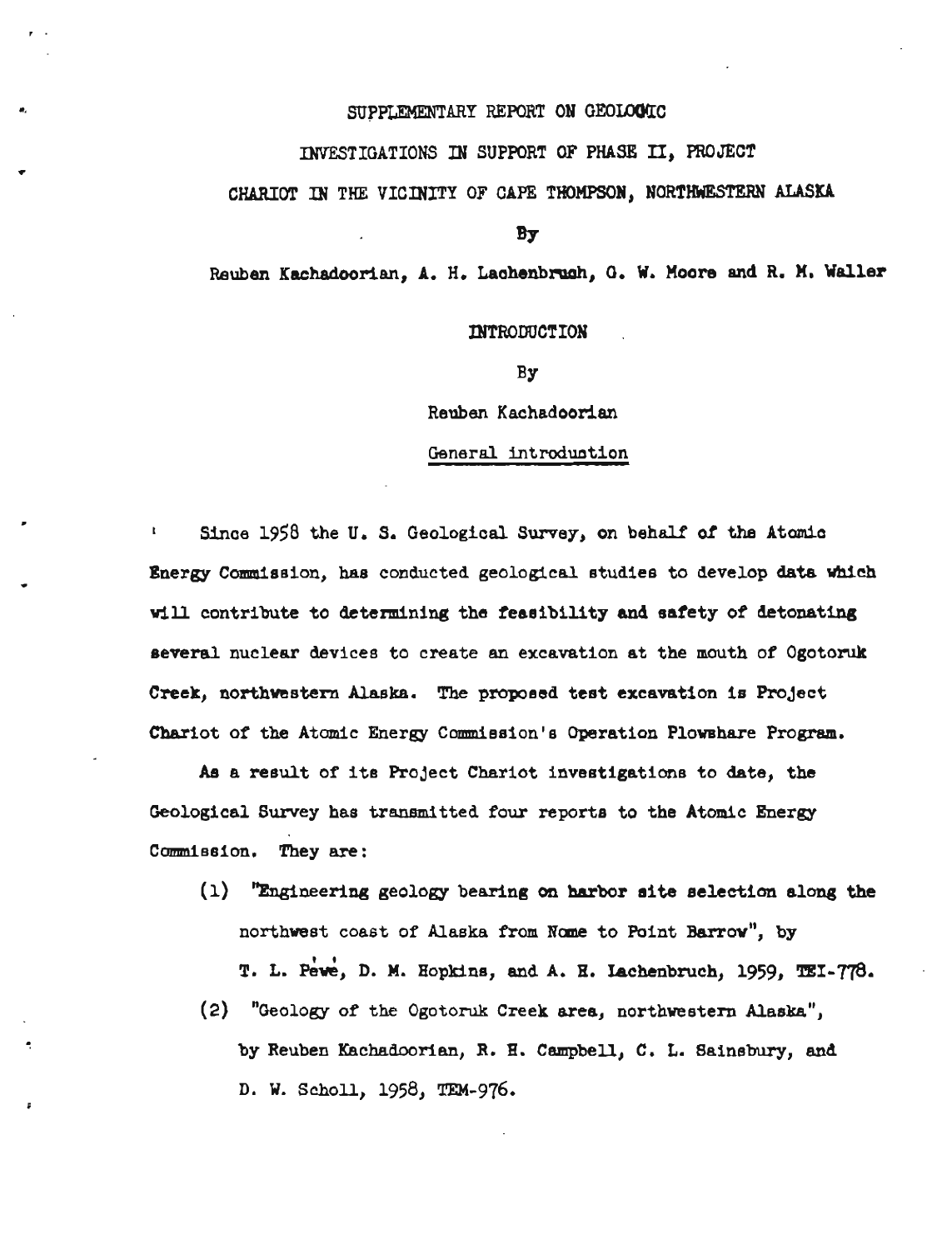- **(3)** "Marine geology and bathymetry of the nearshore shelf of the Chukchi Sea, Ogotoruk Creek area, northwest Alaska", by D. W. Scholl and C. L. Sainsbury, 1959, TEI-606.
- (4) "Geologic Investigations in support of Project Chariot in the vicinity of Cape Thompson, northwestern Alaska--Preliminary Report", by Reuben Kachadoorian and others, TEI-753.

The Geological Survey investigations in support of ProJect Chariot Phase **11** consisted of six parts: (1) site geologic investigations, (2) areal geologic mapping, (3) coastal processes investigations,  $(4)$  geothermal investigations, (5) seismic velocity investigations, and (6) water **<sup>9</sup>** resources investigations. Seismic velocity investigations were in two categories; in-hole velocity and seismic refraction studies. Water resources investigations were in three categories;sanface water, ground water, and quality of water studies. The preliminary results of the Survey's 1959 summer field work were reported in TEI-753.

This supplementary report presents significant new geothermal and ground water information obtained during the winter and spring months of 1959-1960. Other Survey Phase I1 technical studies in progress have not yielded information that would materially affect the results reported in TEI-753. This report also contains observations and preliminary conclusions resulting from coastal processes studies in the field from May 3-9, 1960. **A** brief geologic summary also is included. 'The reader, however, is referred to the reports previously listed for further details and additional background information concerning the geologic findings to date.

**t**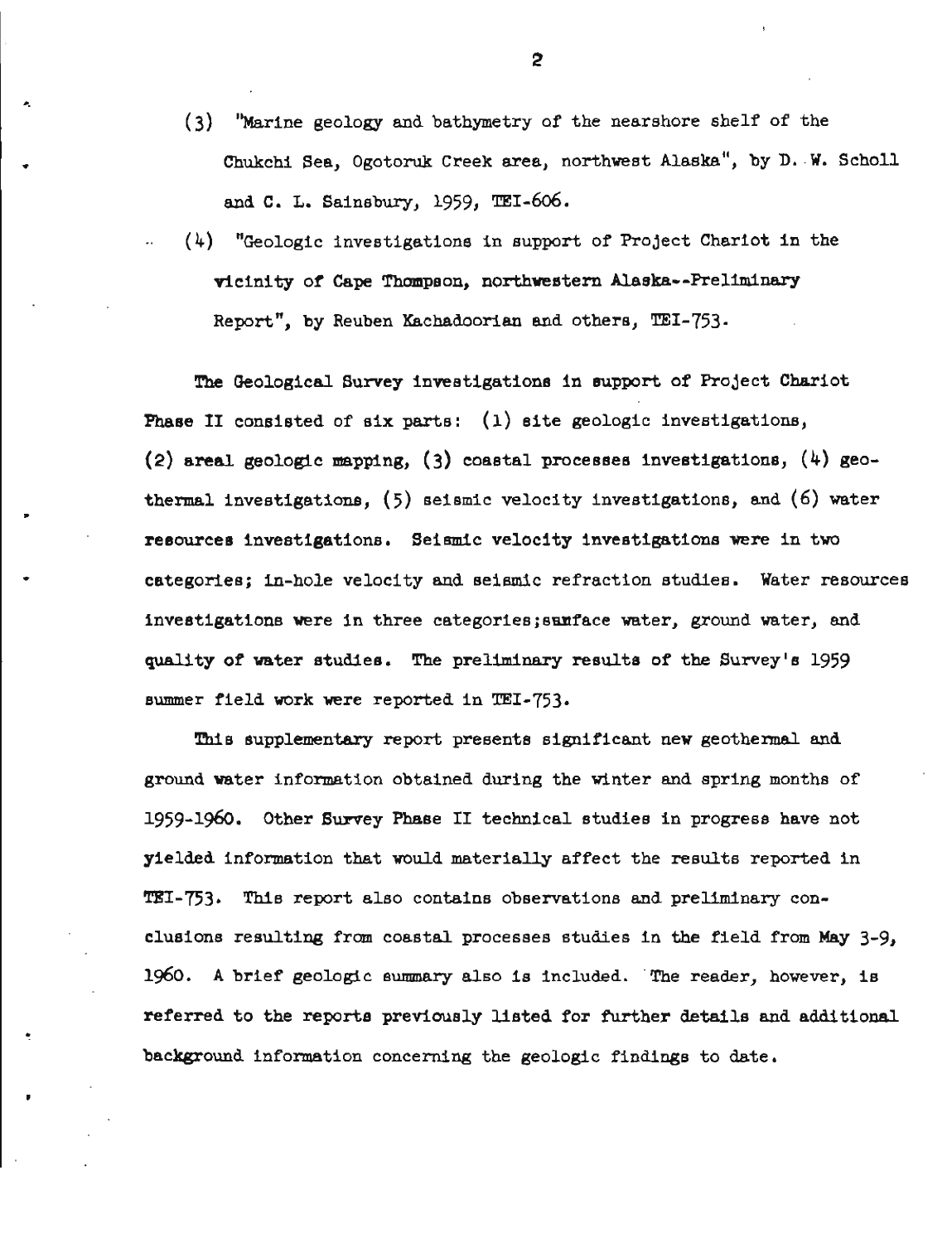#### Acknowledgments

The Geological Survey wishes gratefully to acknowledge Mr. Harry Spencer, Holmes and Narver, Inc., representative at the Chariot site, who made periodic observations on thermal installations in Holes Able and Baker throughout the winter of 1959-1960.

### **Summary** of geologic investigations

The Chariot test site at Ogotoruk Creek in the vicinity of Cape Thompson, Alaska (fig. 1) is topographically and geologically well-suited for construction of an experimental excavation with nuclear devices as proposed by the Atomic Energy Commission.

The consolidated rocks of the Ogotoruk Creek area consist entirely of clastic and chemical sediments of marine and brackish water depositional environments. These sediments include sandstone, calcitic and dolomitic limestone, chert, argillite, mudstone, siltstone, and graywacke. Although the rocks have been highly deformed, they are only slightly metamorphosed. The bedrock is overlain by unconsolidated deposits as much as **50** feet thick consisting of ancient beach deposits, terrace deposits, colluvium, silt and sand, flood plain deposits, alluvial fan deposits, swamp deposits, and beach deposits.

The consolidated rocks range in age from Early Mississippian to  $Jurassic(?)$  and Cretaceous while the unconsolidated sediments are of Recent age. Permafrost exists generally within 1 to 2 feet of the surface in areas underlain by unconsolidated deposits. Depth to top of permafrost in bedrock areas Is unknown but believed to be less than 10 feet.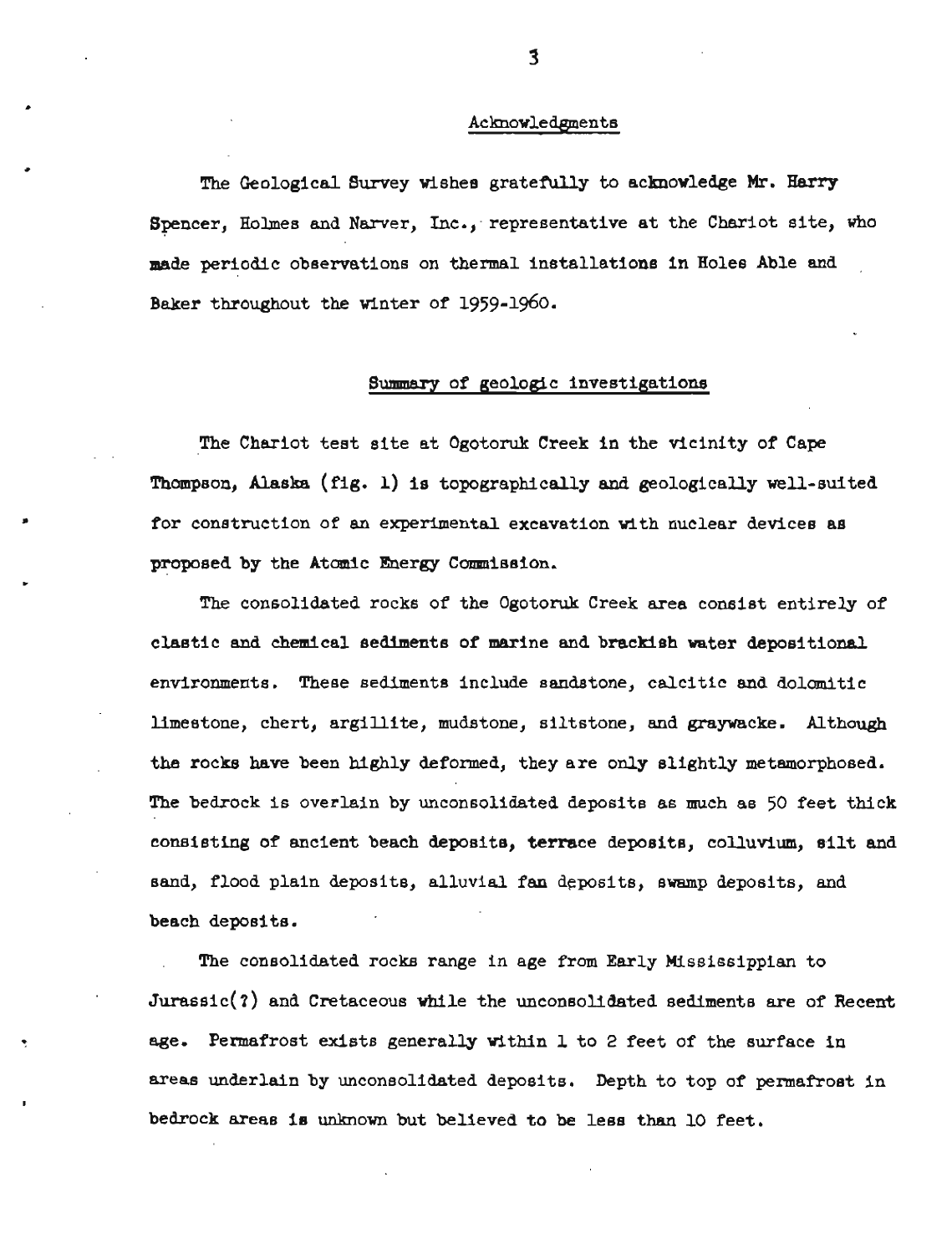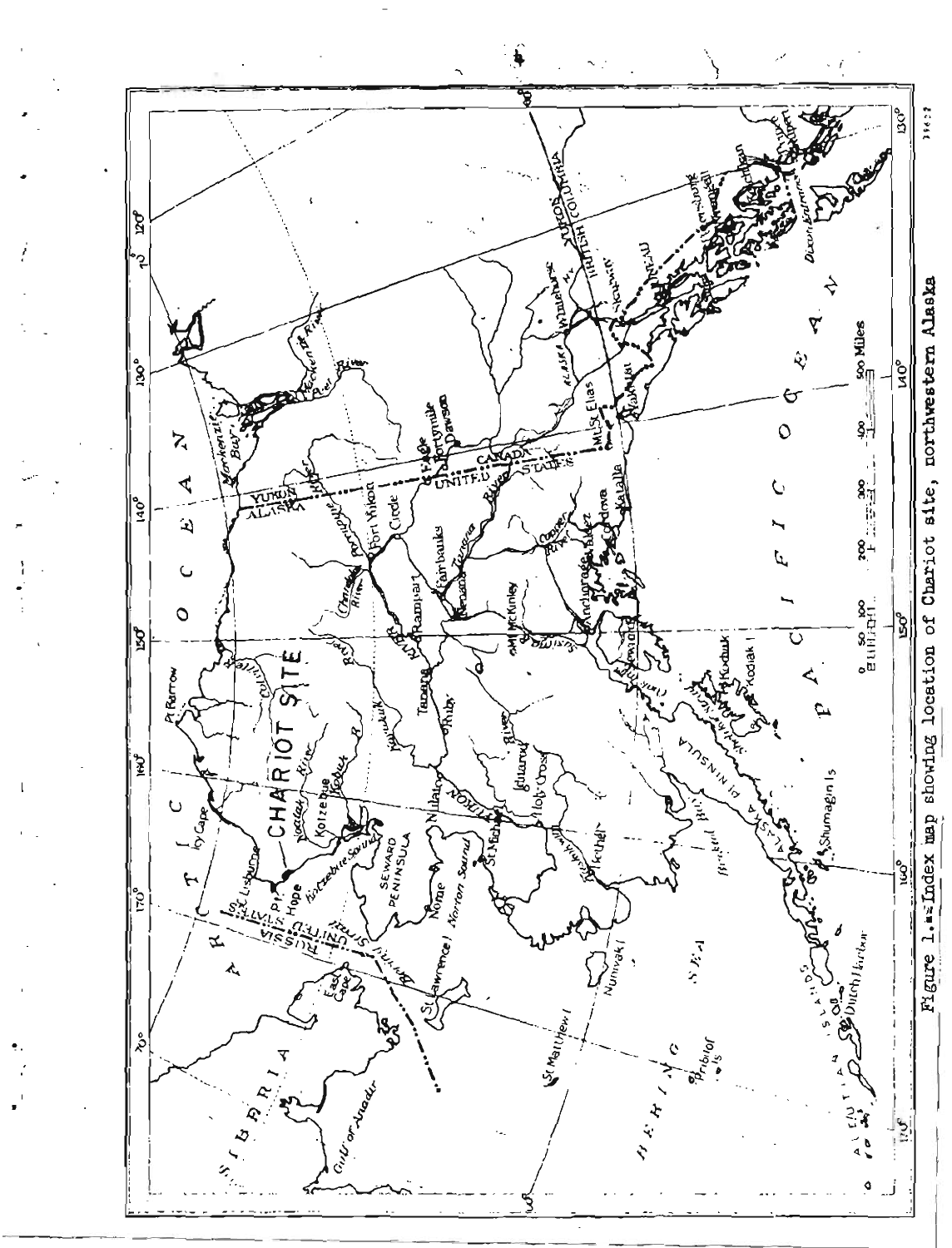The Chariot test site is underlain chiefly by mudstone, siltstone, and sandstone of the Tiglukpuk formation of Jurassic(?) age. These rocks **are** overlain by as much as **30** feet of unconsolidated deposits consisting of flood plain deposits, colluvlum, silt and sand, and terrace deposits, Test holes Able and Baker indieate that **device** placement as now planned will be entirely in frozen mdstone containing numerous small faults. The fault zones are generally less than 1 foot thick. In Hole Baker, however, there is a  $14.1$ -foot fault zone. In addition to the faults, the mudstone is so highly fractured that it occurs as splinters  $1/8$ - to  $1/4$ -inch thick, 1/20 **to** 1-inch wide, and about 3 inches long.

During the drilling program in 1959 the walls of Holes Able and Baker slumped into the bottom of the holes when the relatively warm drilling fluid thawed the permafrost in the mudstone and the overlying unconsolidated deposits. This slumping of the **walls** prevented drilling Hole Able to its required depth of 1,000 feet and Hole Baker to its required depth of 1,500 feet. It became necessary to stop drilling Hole Able at 598 feet and Hole Baker at 1,172 feet.

The results of geothermal investigation are discussed in a later chapter in this report and therefore are not included in this summary.

Seismic measurements conducted in 1959 in the frozen Tiglukpuk rocks indicate velocities ranging from 11,500 to 14,500 fps (feet per second) and averaging about 13,500 **as.** Surface refraction measurements suggest a slight increase of velocity with depth, but this increase wlth depth is not supported by the in-hole velocity logs of Hole Able,

The beach at the Chariot test site is in a relatively steady-state condition and is eroding at a rate of about **1** to 2 feet a century. The net alongshore transport of sediments is approximately 5 cubic yards an hour to the southeast during the ice-free periods. During heavy storms,

り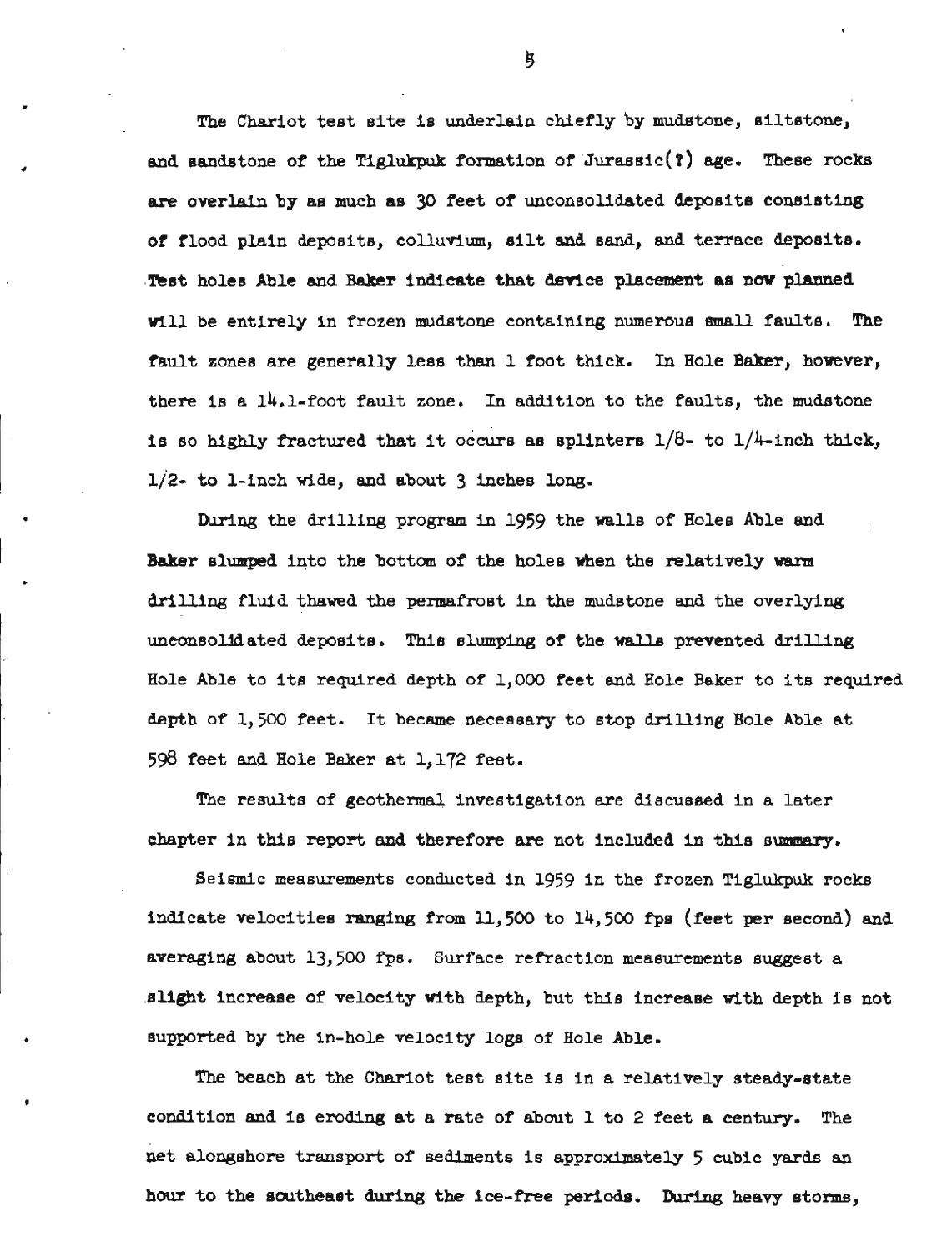however, transport may be as much as 1,000 cubic yards per hour.

Shallow aquifers consisting principally of unconsolidated material and deep aquifersinipermeable portions of bedrock exist in the area. The shallow aquifers depend upon recharge from surface sources during the summer and the deep aquifers receive recharge water from distant sources. Both types of aquifers may be contaminated by any radioactive fallout from the proposed nuclear test. The shallow aquifer would receive contaminated surface water immediately, whereas the deep aquifers may take several years to receive the contaminated recharge water.

The suspended sediment discharge of Ogotoruk Creek can be coneidered minor compared to the size of the proposed excavation. The chemical composition of the waters indicates springs as well as surface water exist in the vicinity of the Chariot test site. The radiochemical levels of fresh waters are low and in the same order of magnitude as normally found throughout the United States. The highest beta activity of the fresh waters was found in the two ponds about 6 miles north of the test site. This high beta activity might be ascribed to fallout which has accumulated from previous nuclear detonations which has not been flushed out due to lack of natural drainage.

Surface water studies indicate that for all practical purposes no flow occurred in Ogotoruk Creek from October 1, 1958 to late May 1959. There **may**  be some flow on certain days but amounts are probably too low to be considered of any importance. No definite conclusions can be drawn from the limited streamflow records obtained thus far, except that little flow is likely between mid-October and mid-May.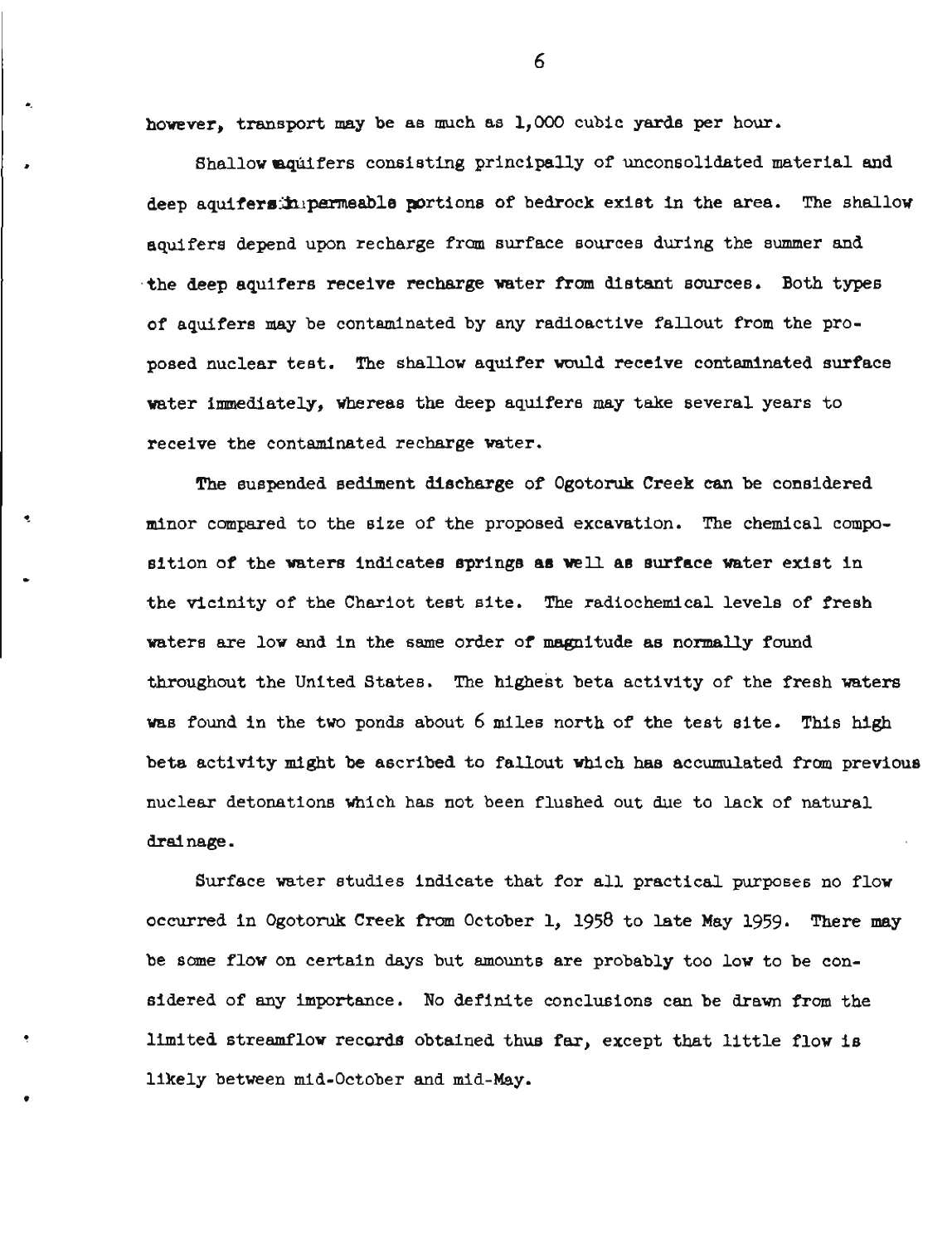## PRELIMINARY INTERPRETATION OF GEOTHERMAL DATA

### FROM **OGOTORUK** CREEK, ALASKA

**BY** 

Arthur H. Lachenbruch

#### Introduction

During the winter of 1959-1960 additional geothermal data from Holes Able and Baker at the ProJect Chariot test site were obtained and analyzed. As a result of this additional information it is now possible to offer a few preliminary interpretative comments to supplement the descriptive material presented in the chapter on geothermal studies in **TEI** Report 753 (1960). These comments are preliminary because some of the temperatures are still disturbed appreciably by the thermal effects of the initial drilling, and because data have not yet been obtained from the critical **500-** to 1,000-foot depth interval. As explained in the earlier report (TEI-753), temperatures at depth are important to an interpretation of thermal events at the surface. Such temperatures were not obtained last summer owing to difficulties in drilling and thermal cable installation.

#### Recent temperature observations at Holee Able **and** Baker

Mr. Harry Spencer, Holmes and Narver, Inc. representative at the Chariot Bite, has taken 10 sets of measurements which postdate the September 22, 1959 data presented in TEI-753. The most recent set, taken April 17, 1960, is presented graphically in figures 2 and 3. **As**  of that date all thermal elements to a depth of 365 feet in Hole Baker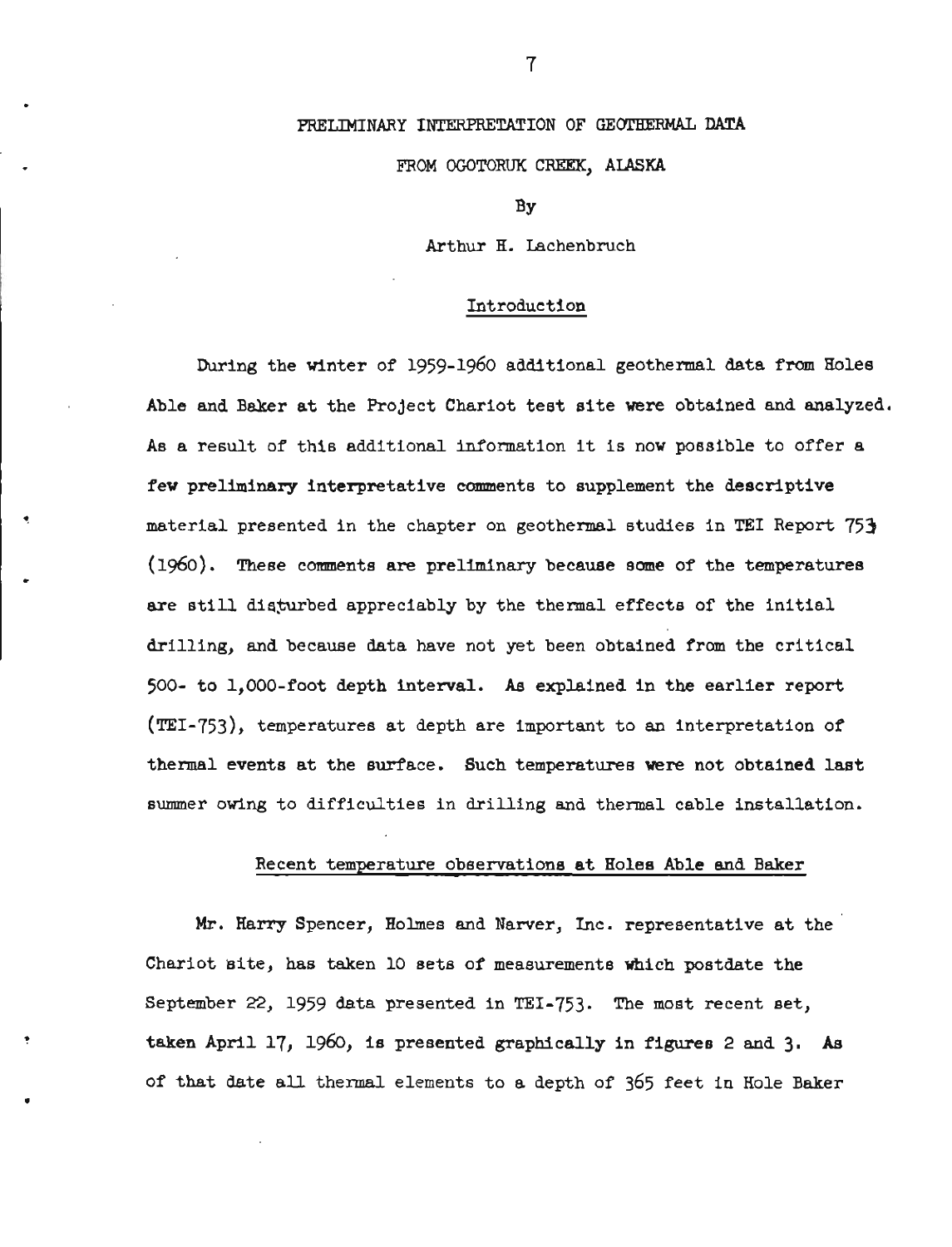were evidently operating satisfactorily (fig. 2). The thermistor at 465 feet in Bole Baker became inoperative after the December 22, 1959 reading, which Is also shown in figure 2. All data taken below 500 feet were erratic and evidently unreliable. Hole Baker was obstructed at the 500-foot depth and below by caving debris which damaged the lower part of the cable on installation.

At least  $4$  of the 18 thermistors in Hole Able are yielding unreliable data, probably as a result of punctures in the cable Jacket occurring during the difficult installation of the thermal cable  $(fig. 3)$ . However, the remaining data are adequate to characterize general aspects of the thermal regime at Hole Able to the depth available, 585 feet.

## Dissipation of drilling disturbance and estimation of

## mean annual surface temperature

The temperatures are decreasing more or less systematically at all depths in both holes as the heat introduced by drilling is dissipating. According to theory (Lachenbruch and Brewer, 1959) a plot of successive temperature measurements at a single depth vs. log  $\frac{t-8}{5}$  should yield a straight line. Here t is the time elapsed since the drill bit first reached the depth in question, and t-s is the time elapsed since drilling ceased. Extrapolation of this line to infinite time (log  $\frac{t-8}{t} = 0$ ) ylelds the equilibrium temperature, the quantity of primary importance. The method is illustrated in figure  $4$  with data from the  $114$ -foot depth at Hole Baker. The good alignment of points is a tribute to the observer, Harry Spencer. Extrapolation to infinite time yields an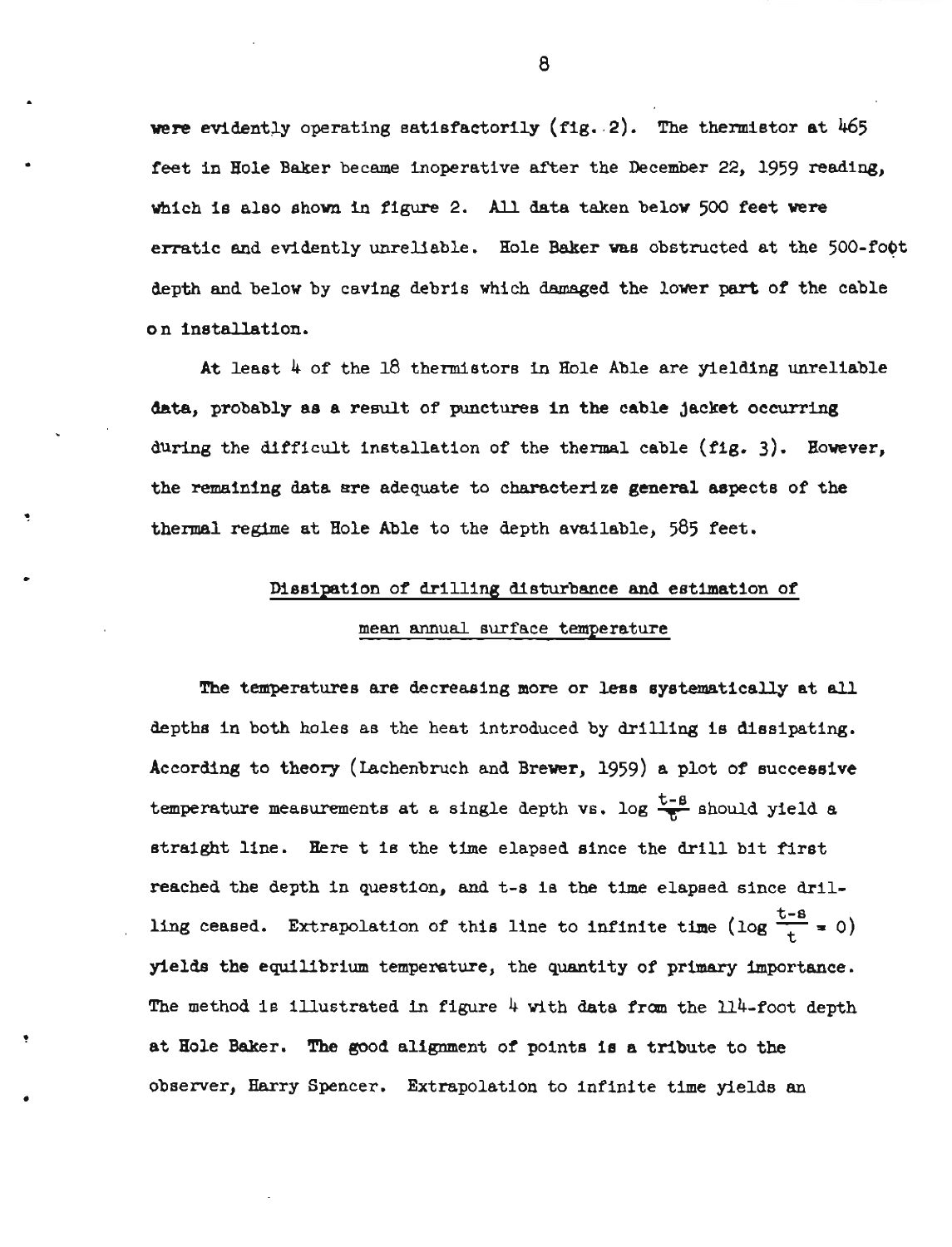$\mathbf{9}$ 



Temperature measurements at Hole Baker. Linear portion of curve **Pigure 2.** extrapolated downward to estimate permafrost thickness, and upward to estimate surface temperature at start of climatic change.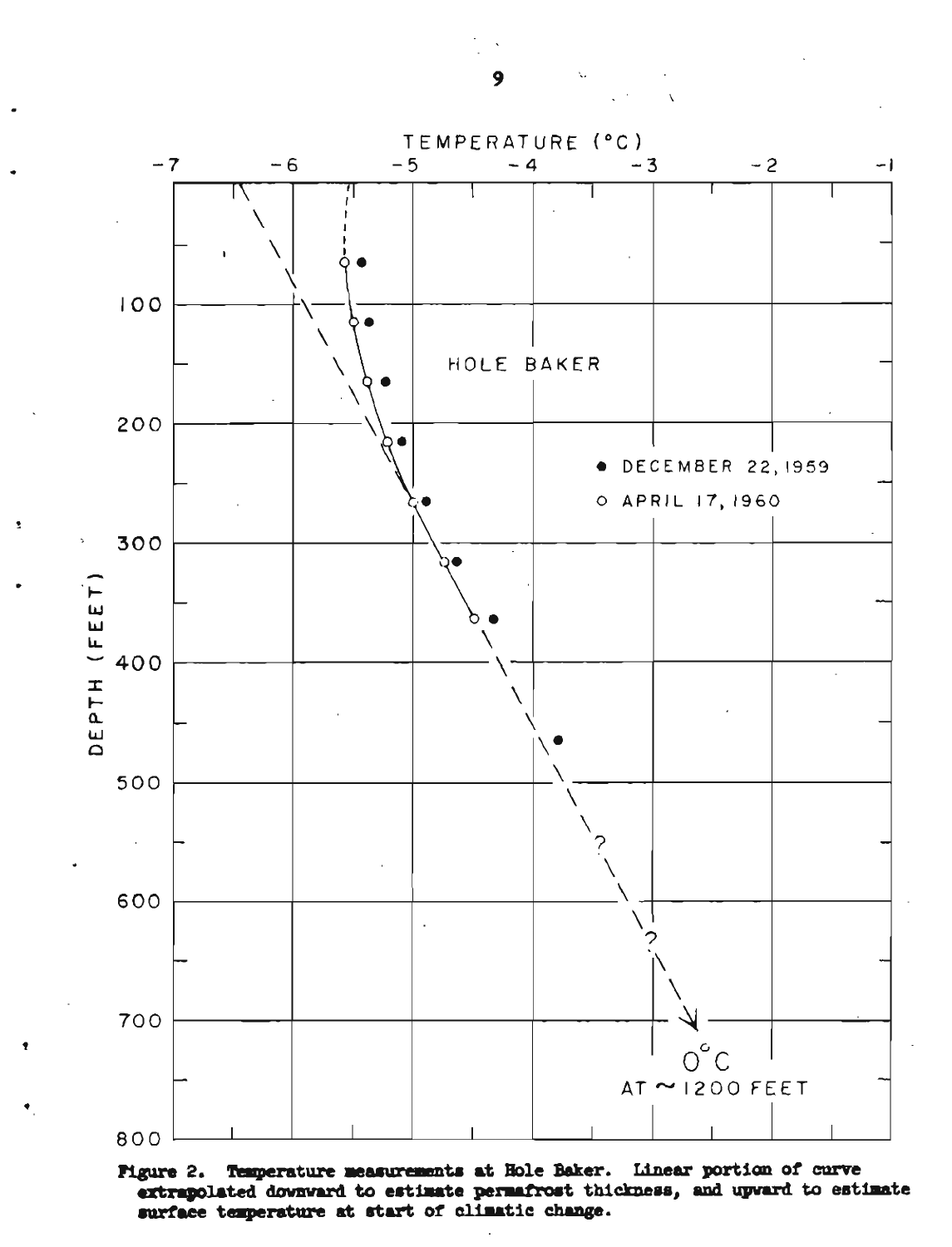

Temperature measurements of April 17, 1960 at Hole Able. **Figure 3.**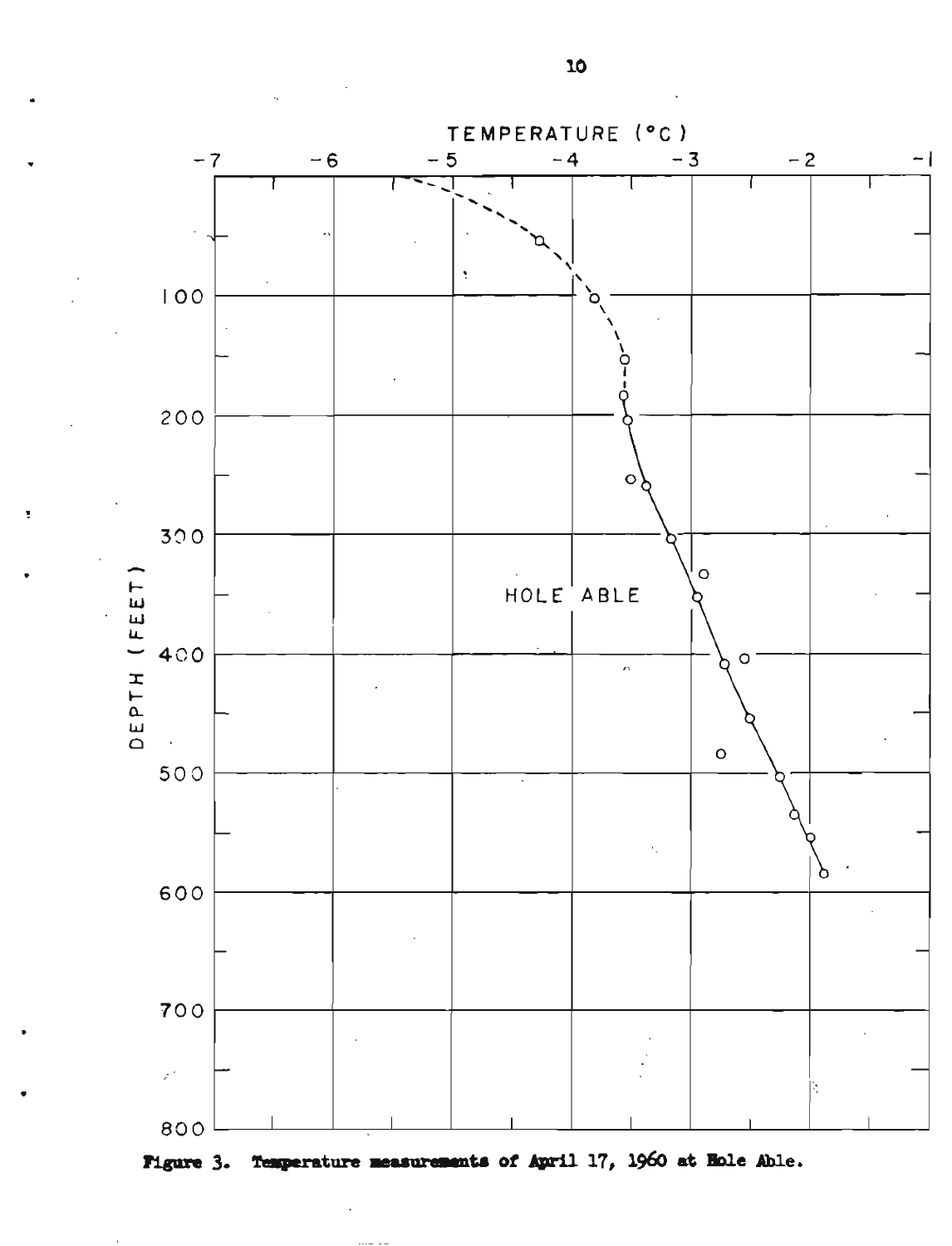

 $\overline{\bullet}$ 

Pigure 4. Dissipation of the thermal anomaly due to drilling at 114-foot depth in Hole Baker.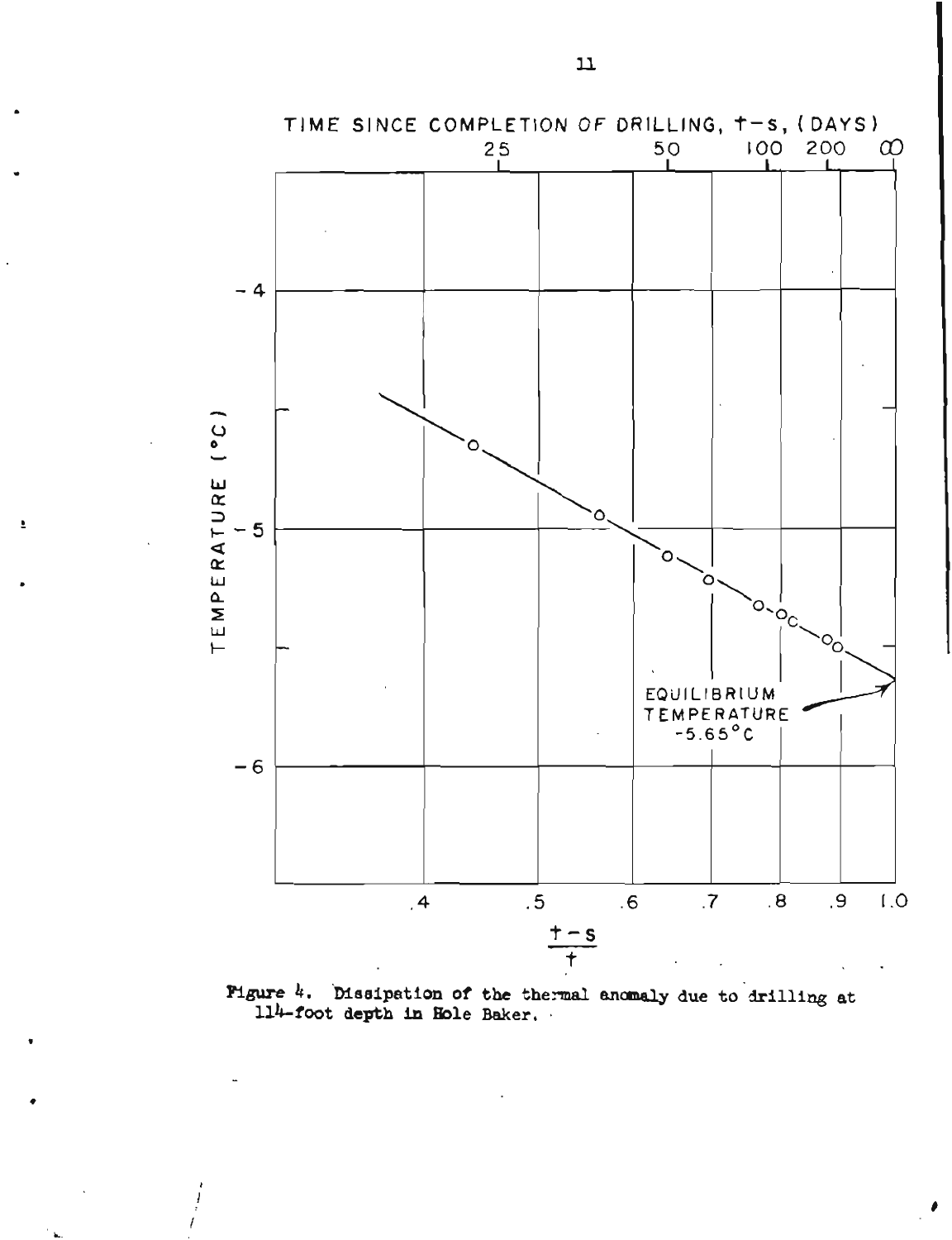equilibrium temperature of  $-5.65^{\circ}$ C. The drilling disturbance remaining at the time of the last observation (about 9 months after completion of drilling) was about  $0.15^{\circ}$ C. About half of this can be expected to dissipate in the next 10 months.

Because of the mall thennal gradient in the upper 100 feet at Role Baker (fig. 2), the equilibrium temperature at the 114-foot depth can be used as a generalized value for the mean annual temperature of the ground surface in tundra covered portions of the interior of Ogotoruk Creek Valley. This mean temperature, which represents an averaging out of small-scale microclimatic effects and random, short-term annual climatic fluctuations, cannot be obtained from surface measurements without several **years'** continuous observation at a number of costly stations.

Applying the analysis to Hole Able, **we** find that temperatures to the 104-foot depth are currently about  $0.1^{\circ}$ C from their equilibrium values, and below 180 feet the anomaly is generally less. At the 154-foot depth, however, the drilling disturbance is evidently about three times as great. This is the expected effect of the heat of hydration of cement, injected during drilling to stop caving at the 150-foot horizon. With further dissipation of the cementing anomaly it is likely that much of the curvature in the 100- to 200-foot portion of the temperature profile for Hole Able will vanish. The extent to which this curvature persists in the equilibrium profile will have an important bearing on the reconstruction of recent shoreline movements.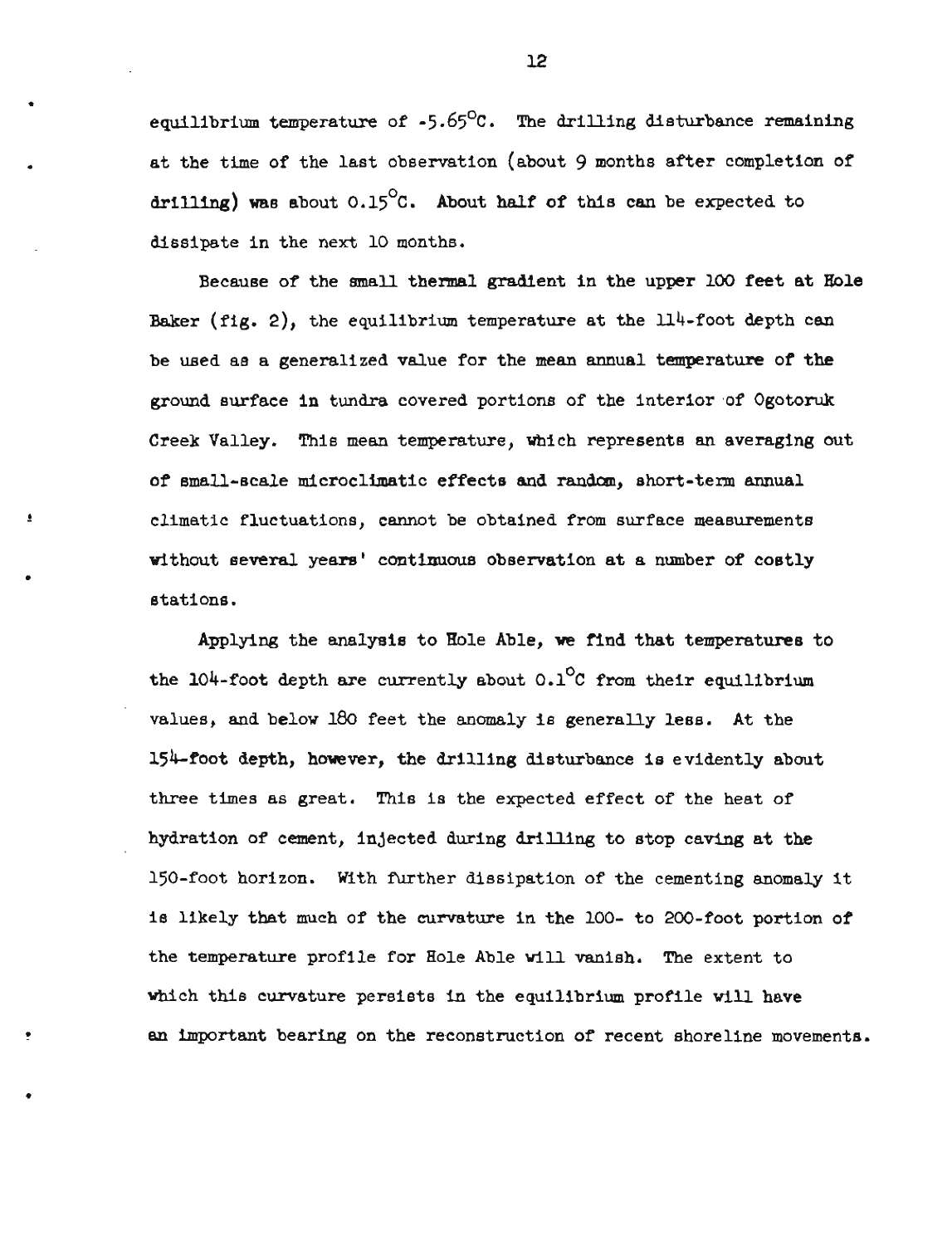## Thermal effects of bodies of water and shoreline history

In high latitudes the mean temperature of the perenially thawed sediments beneath bodies of water is appreciably greater than the mean annual temperature of the emergent land surface. Therefore when a shoreline moves the temperature of part of the earth's surface changes radically and the resulting geothermal anomaly propagates slowly down- . ward and laterally into the earth. Measurement of these anomalies can yield information on the chronology of past shoreline movements, a knowledge of which is fundamental to an understanding of the geothermal regime in coastal permafrost areas (Lachenbruch,  $1957a$ ). The thermal anomaly that would now occur in Holes Able and Baker from a rapid movement of the straight shoreline to its present position at various times in the past has been calculated theoretically and plotted in figure **5.**  For these calculations it was necessary to extend previously published tables  $d$  the appropriate mathematical function (see Appendix). The solution to the three-dimensional problem (Lachenbruch, 1957b) applied to the equilibrium effect of Ogotoruk Lagoon on Hole Able is also shown. The calculations are based upon an assumed difference in mean temperature between land surface and ocean bottom of  $6^{\circ}$ C, and a thermal diffusivity for the earth materials of .0075 cm<sup>2</sup> sec<sup>-1</sup>. Errors in the estimates of these quantities probably do not exceed 10 or 20 percent and should not affect the order of magnitude of the results. Figure 6, curve *I*  shows a very preliminary, if not premature, estimate of the difference between predrilling temperatures at Holes Able and Baker. Curvell is an estimate of what the difference would be if the ground were in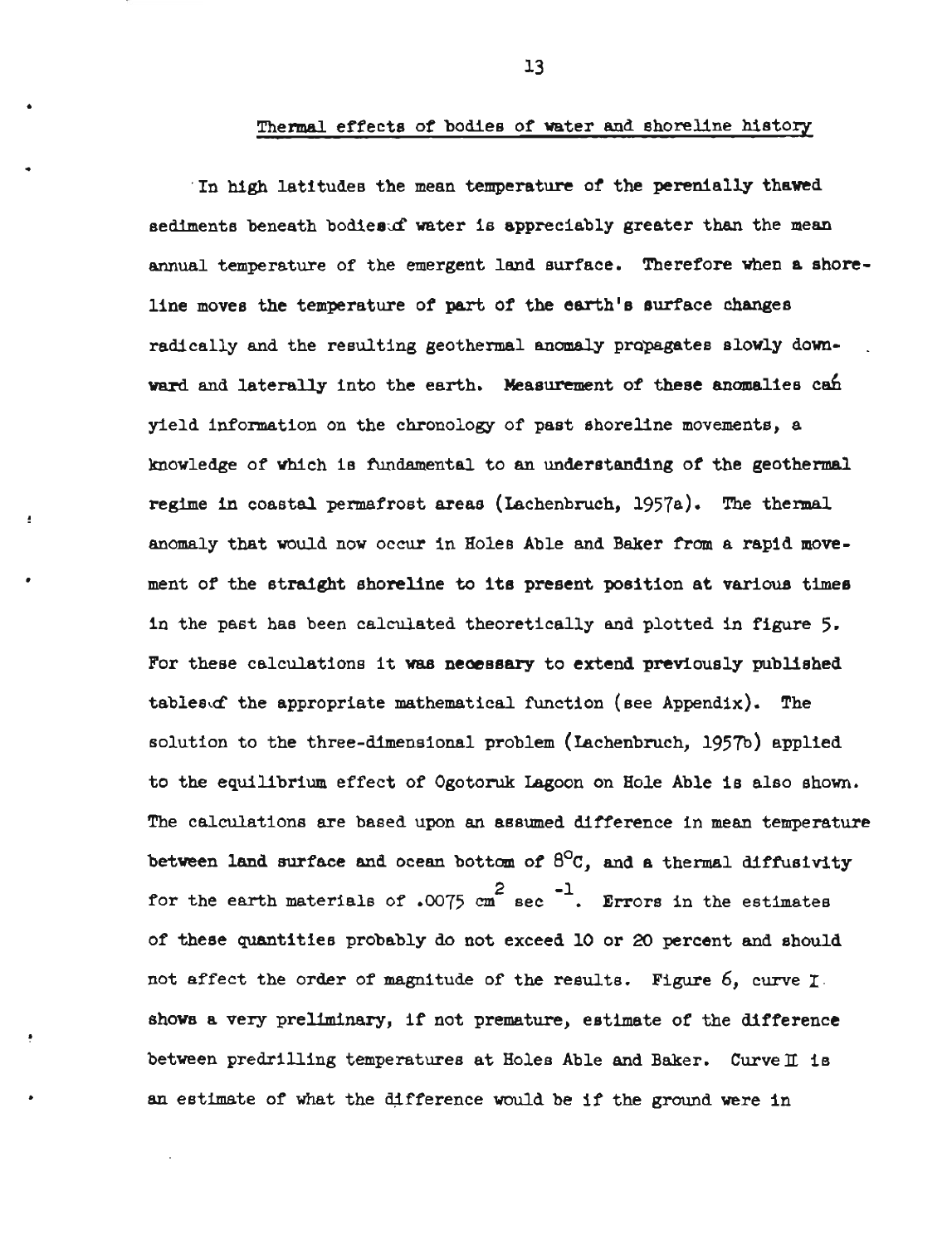

Figure 5. Calculated temperature anomaly due to ocean and lagoon at Holes Able and Baker. Solid lines are the effect at time t of a rapid movement, at time t=0, of the straight shoreline to the present position. Broken line shows equilibrium effect at lagoon on Hole Able.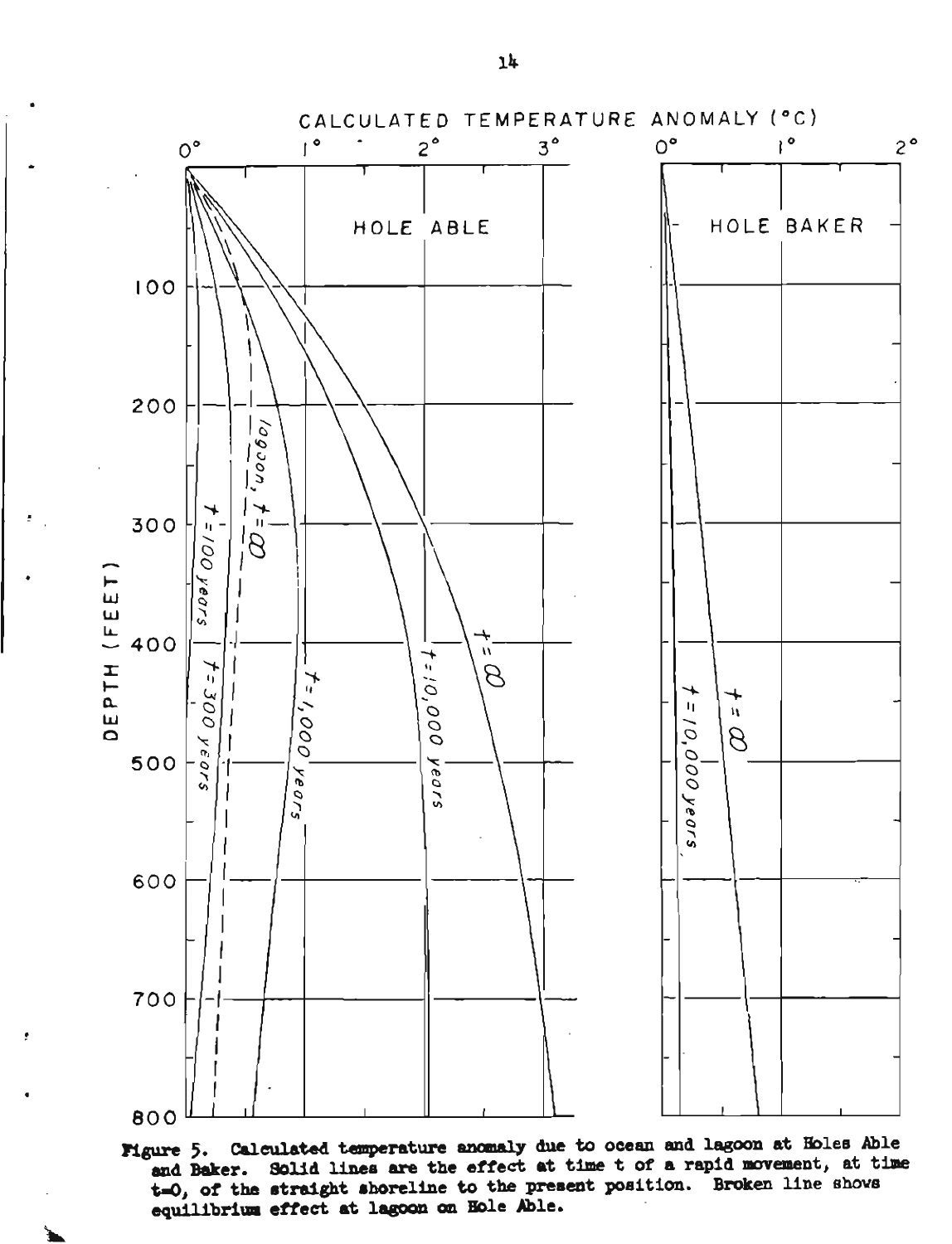

**Figure** *6.* **Cumre I is the estimsted difference in predrilling tanperatures at Boles Able and Baker. Curve I1 is an**  estimate of what the difference would be if thermal **equilibrium with prerent shoreline obtained.**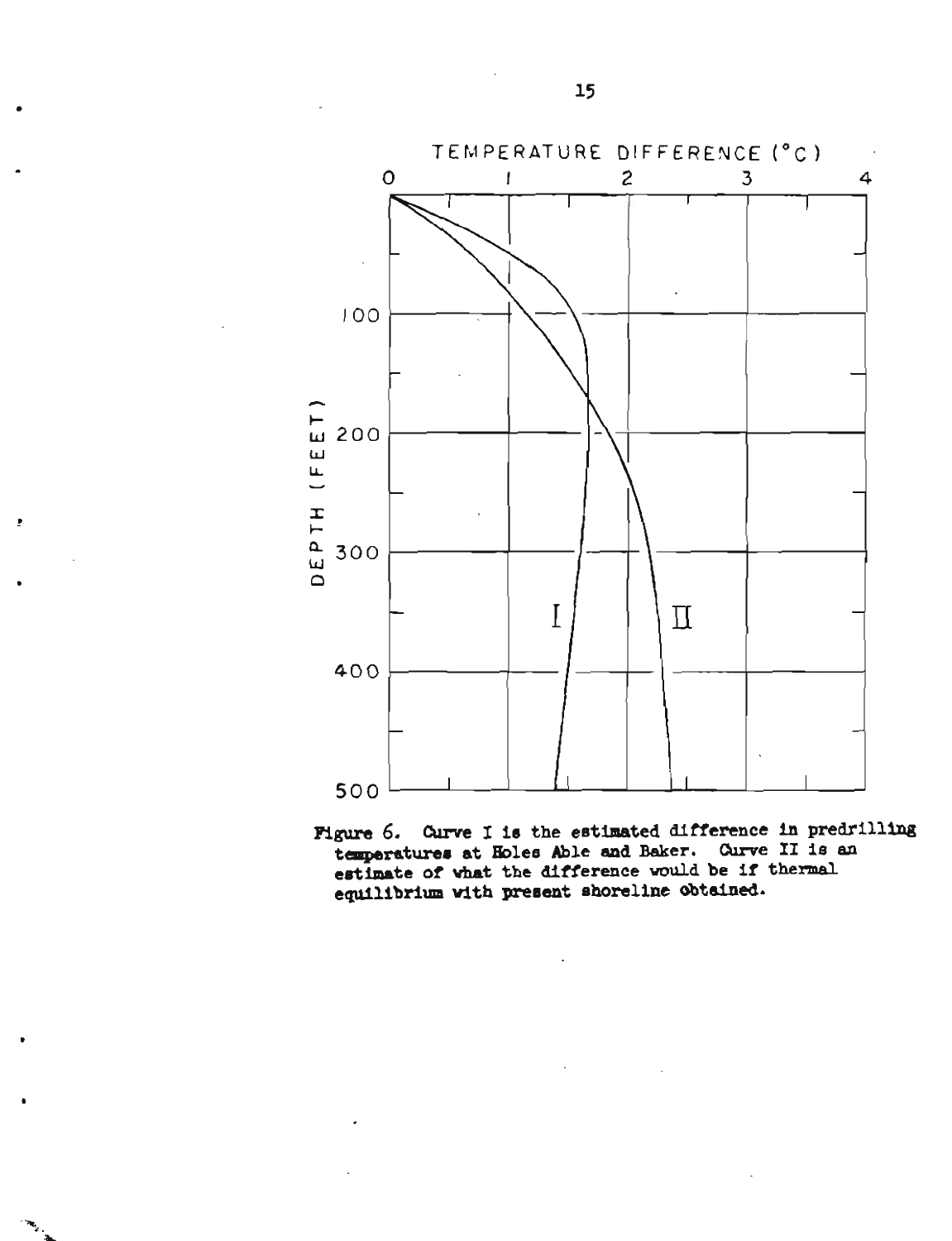thermal equilibrium with the present shoreline and lagoon configuration. Evidently thermal equilibrium does not exist. One logical explanation for these data is that the shoreline in general is transgressing, but that the lagoon has been filling in. However, in view of the complicated geometry **and** transitory nature of the lagoon, the persistence of the drilling heat, and the absence of data from the 500- to 1,000-foot interval, calculation of rates for these processes is not warranted at the present time.

#### Permafrost distribution

An analysis of details of the distribution of permafrost must await the analysis of shoreline events and the measurement of temperatures at greater depth. Hence only a few comments will be made at this time.

Linear extrapolation of data from Hole Baker (fig, 2) indicates a permafrost depth of about 1,200 feet. The extrapolation is, in this instance, uncertain but not unreasonable. Inasmuch as the preliminary analysis indicates a marine transgression, it is unlikely that temperatures in Hole Baker are disturbed appreciably by the ocean. Thus this 1,200-foot depth, if valid, would represent a general inland value, If however, the shoreline had been stable  $(t = \infty, f_0, f_1)$ , the **permafrost** depth at Hole Baker would have been reduced by about 250 feet.

Linear extrapolation to the  $0^{\circ}$ C depth is more uncertain and less reasonable at Hole Able than at Hole Baker, It yields a local permafrost thickness of about 1,000 feet (fig. 3). At any rate it is clear that permafrost is thicker and more extensive near the shoreline than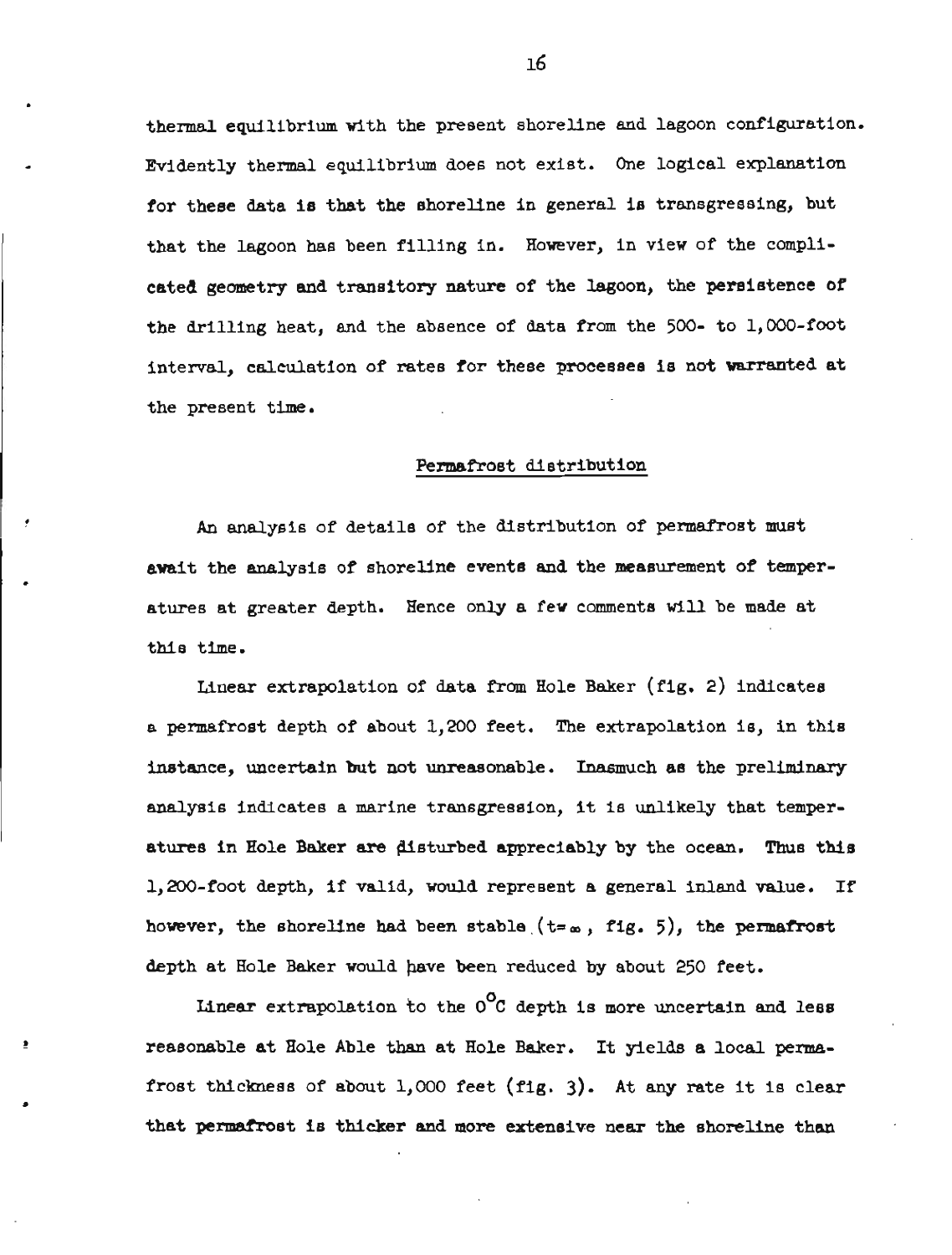would **have been** anticipated from **an** equilibrium theory. Under **the** influence of a stable shoreline, permafrost thickness would have varied from about **600** feet at Hole Able to zero at the shoreline.

## Recent climatic change

If temperatures at Hole Baker were in equilibrium with the current thermal regime at the surface, the profile would, in this instance, be **very** nearly linear below the 50-foot depth. **The** curvature in the upper 250 feet (fig. 2) evidently represents a distinct and systematic increase in mean annual temperatwe at the ground surface. **A rough**  theoretical calculation indicates that this change, which currently amounts to about  $1^{\circ}$ C, is confined to the last century, probably the **laat <sup>50</sup>**years, It **is** likely that it is still **in** progress. It **is**  somewhat smaller but no less distinct than **a** contemporaneous change **diemred** from **geothermal data at Barrow and Cape Simpson** (~achenbnrch and Brewer, 1959). **A** more complete analysis of the problem will be undertaken when more data **are** available.

Although this change evidently represents a systematic climatic trend, it is not necessarily associated with an increase in mean **annual** air temperature. Subtle changes in **any** of several climatic meters can effect a change in **mean** annual ground surface temper**atures.** These changes **are** often difficult if not impossible to detect from surface observations, even when continuous records are available over a period of several decades. In this problem, as in that of determining generalized **mean** surface temperatures or **df**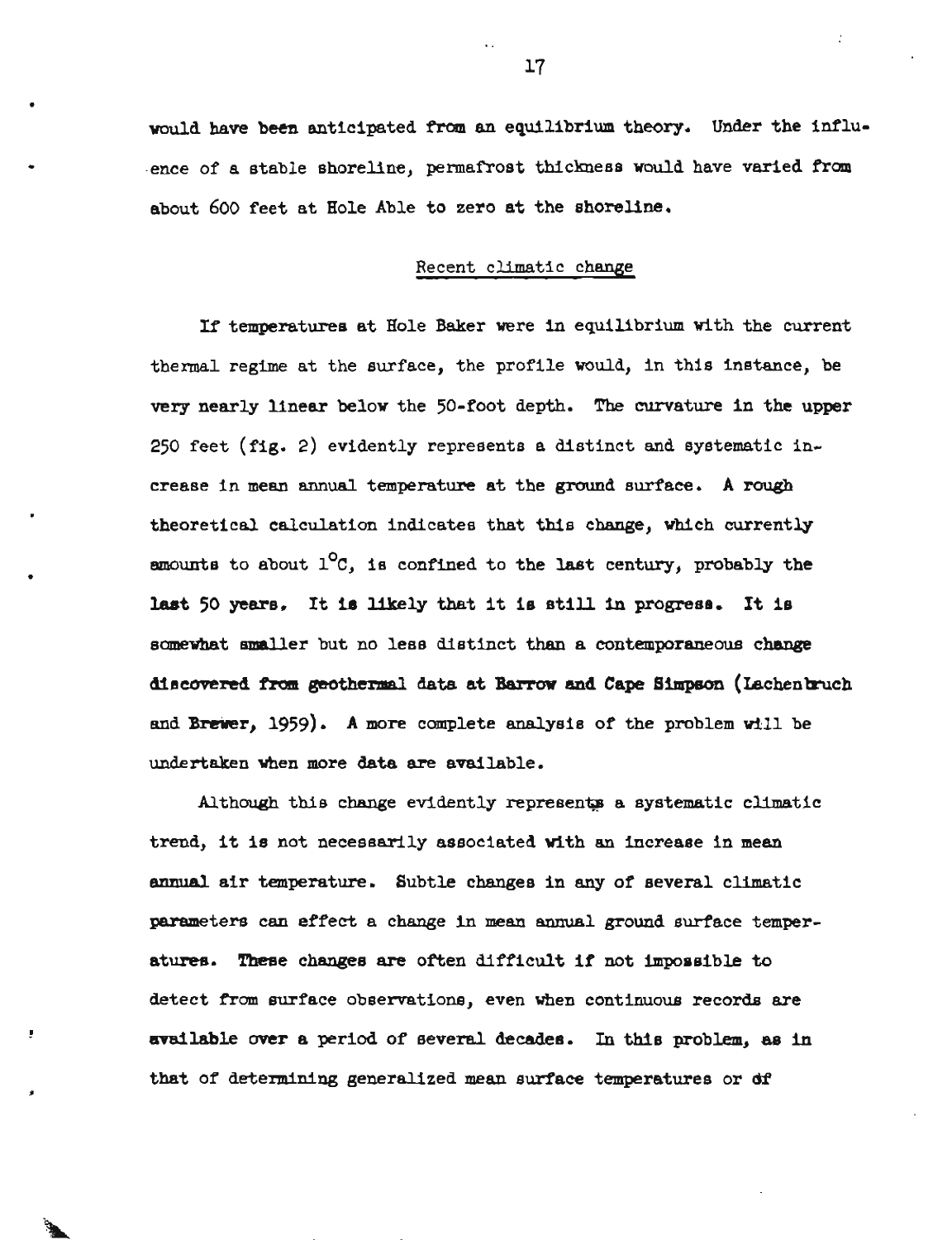reconstructing shoreline movements, analysis of the thermal regime at depth can yield more information about the surface than can surface observations.

## References Sited

Lachenbruch, A. H., 1957a, Thermal effects of the ocean on permafrosts. Bull. Geol. Soc. America, v. 68, p. 1515-1530.

1957b, Three-dimensional heat conduction in permafrost beneath heated buildings: U. S. Geol. Survey Bull. 1052-B.

- Lachenbruch, A. H., and Brewer, M. C., 1959, Dissipation of the temperature effect of drilling a well in Arctic Alaska: U. S. Geol. Survey Bull. 1083-C.
- Lachenbruch, A. H., and Greene, G. W., 1960, Preliminary report on geothermal studies at Ogotoruk Creek, Chapter in Geologic Investigations in support of Project Chariot, Kachadoorian et alt. U. S. Geol. Survey TEI-753.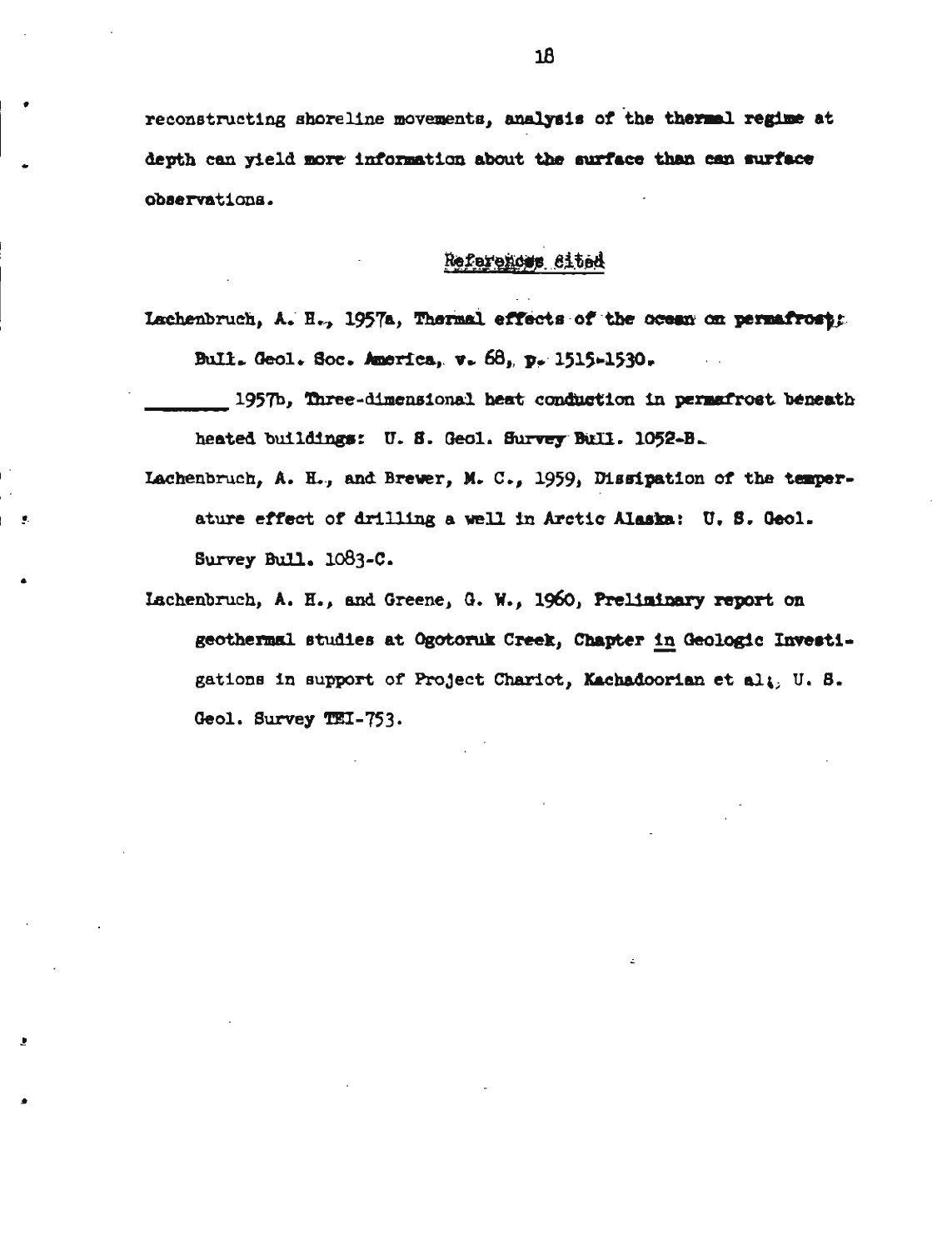## Appendix: Extension of tables of the function  $\bigwedge$

In conputing the information summarized **in figure** 5 it was neceesary to extend tables of the function  $\tilde{T}$  defined by

$$
\mathbf{Y}(\frac{\mathbf{x}}{\mathbf{z}},\mathbf{m}) = \frac{1}{\sqrt{\pi}} \int_{\mathbf{m}}^{\infty} e^{-v^2} dv + \frac{1}{\pi} \int_{0}^{\mathbf{x}/\mathbf{z}} e^{-\mathbf{m}(1+v^2)} \frac{1}{1+v^2} dv
$$

where

**x=horizontal distance from shoreline (x<0 inland)** z=depth beneath ground surface  $\alpha$ =thermal diffusivity of ground materials t=tlme since shoreline movement  $m = z^2/4\alpha t$ 

**The** derivation and use of this function, and the original tabulation are explained in the Geological Society of America paper cited (1957b). Vith the eupplementary tables that follow it 18 possible to treat **all**  ranges of the parameters likely to be encountered in thermal studies at the Ogotoruk Creek Chariot teet site.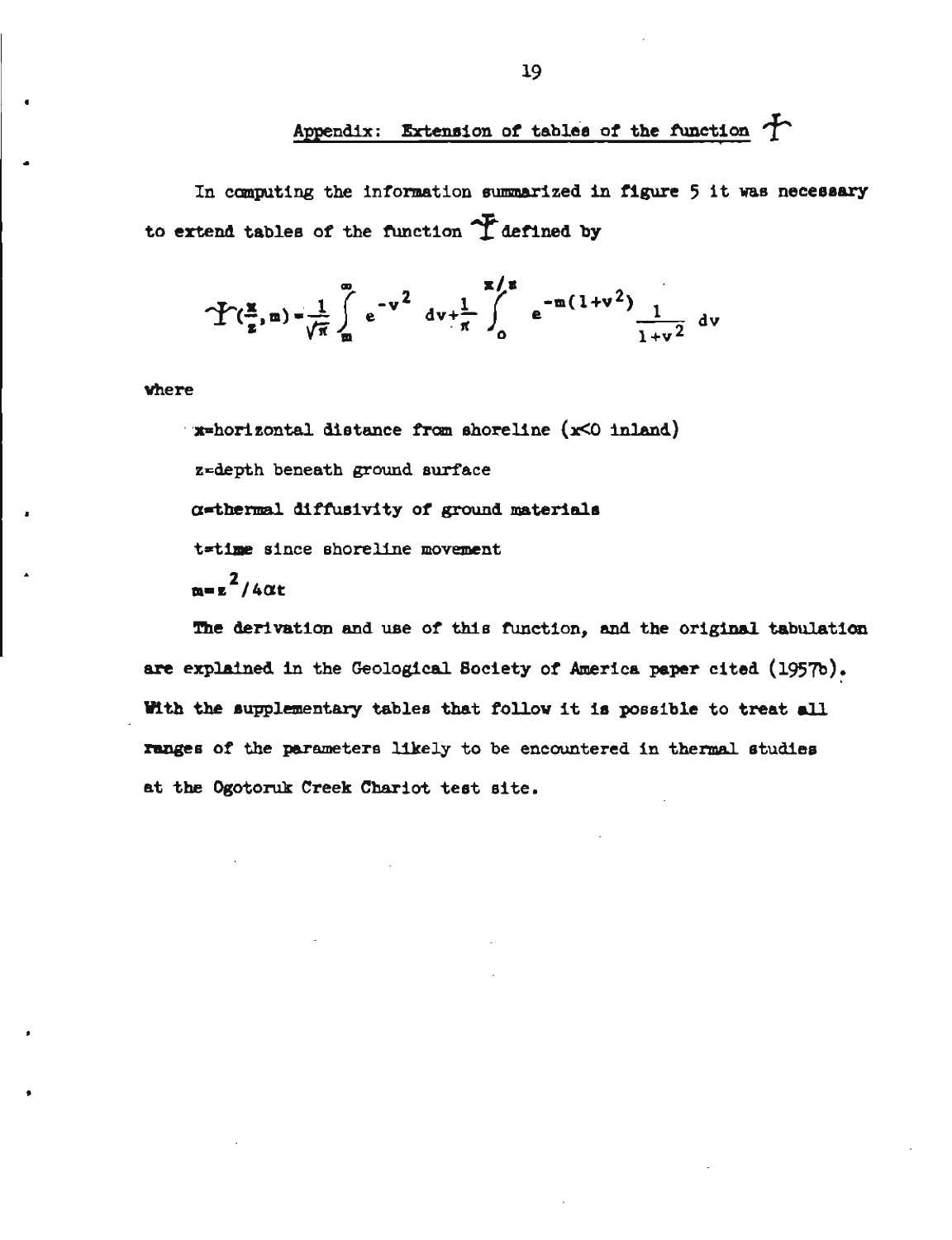**f**  $\frac{1}{2}$  **b**  $\frac{1}{2}$  **c**  $\frac{1}{2}$  **c**  $\frac{1}{2}$  **c**  $\frac{1}{2}$  **c**  $\frac{1}{2}$  **c**  $\frac{1}{2}$  **c**  $\frac{1}{2}$  **c**  $\frac{1}{2}$  **c**  $\frac{1}{2}$  **c**  $\frac{1}{2}$  **c**  $\frac{1}{2}$  **c**  $\frac{1}{2}$  **c**  $\frac{1}{2}$  **c**  $\frac{1}{2}$  **c**  $\frac{1}{2}$ 

Table 1.--The function  $\tilde{T}(\frac{x}{z}, m)$  for calculation of the seaward geothermal disturbance

, **due to the ocean** 

| $rac{x}{z}$<br>m | 0.1   | 0.2    | 0.3   | b.4    | 0.5   | 0.6   | $\mathsf{I}^\circ$        | 0.8   | 0.9   | 11.O  | 1.L   | 1.2   | 1.3   |
|------------------|-------|--------|-------|--------|-------|-------|---------------------------|-------|-------|-------|-------|-------|-------|
| $0.0$            | 0.327 | 0.264  | 0.219 | b.186  | 0.159 | 0.137 | $\mathbf{b}.\mathbf{n}$ 8 | 0.103 | 0.090 | 0.079 | b.069 | 0.061 | 0.053 |
| 0.2              | .584  | .315   | .266  | .228   | .197  | .171  | .149                      | .131  | .115  | .102  | .090  | .079  | .070  |
| 4.0              | .436  | .362   | .308  | .265   | .230  | .201  | .177                      | .155  | .137  | .121  | .107  | .095  | .084  |
| 0.6              | .481  | .401   | -343  | .296   | .258  | .225  | .198                      | .174  | .154  | .136  | .120  | .106  | .095  |
| 0,8              | .518  | .433   | .370  | .320   | .278  | .243  | .213                      | .187  | .165  | .145  | .128  | .114  | .101  |
| 1.0              | .548  | 458    | .391  | .337   | .292  | .255  | .223                      | .195  | .171  | .151  | .133  | .118  | .104  |
| L.2              | .571  | .476   | .405  | .349   | .502  | .262  | .229                      | .200  | .176  | .154  | .136  | .120  | .106  |
| 1.4              | .589  | .490   | .416  | $-357$ | .308  | .267  | .233                      | .203  | .178  | .156  | .137  | .121  | .107  |
| 1.6              | .603  | .500   | .423  | .362   | -312  | .270  | .235                      | .205  | .179  | .157  | .138  | .121  | .107  |
| 1.8              | .614  | .508   | .429  | .366   | .314  | .272  | .236                      | .205  | .179  | .157  | .138  | .121  | .107  |
| 2.0              | 623.  | .513   | .432  | .368   | .316  | .272  | .236                      | .206  | .180  | .157  | .138  | .121  | .107  |
| 2.5              | .637  | .521   | .437  | .370   | .317  | .273  | .237                      | .206  | .180  | .157  | .138  | .121  | .107  |
| 3.0              | .646  | .525   | .438  | .371   | .3173 | .273  | .237                      | .206  | .180  | .157  | .138  | .121  | .107  |
| $\pmb{\infty}$   | .655  | $-527$ | .4386 | .371   | .3174 | .2734 | .237                      | .206  | .180  | .157  | .138  | .121  | .107  |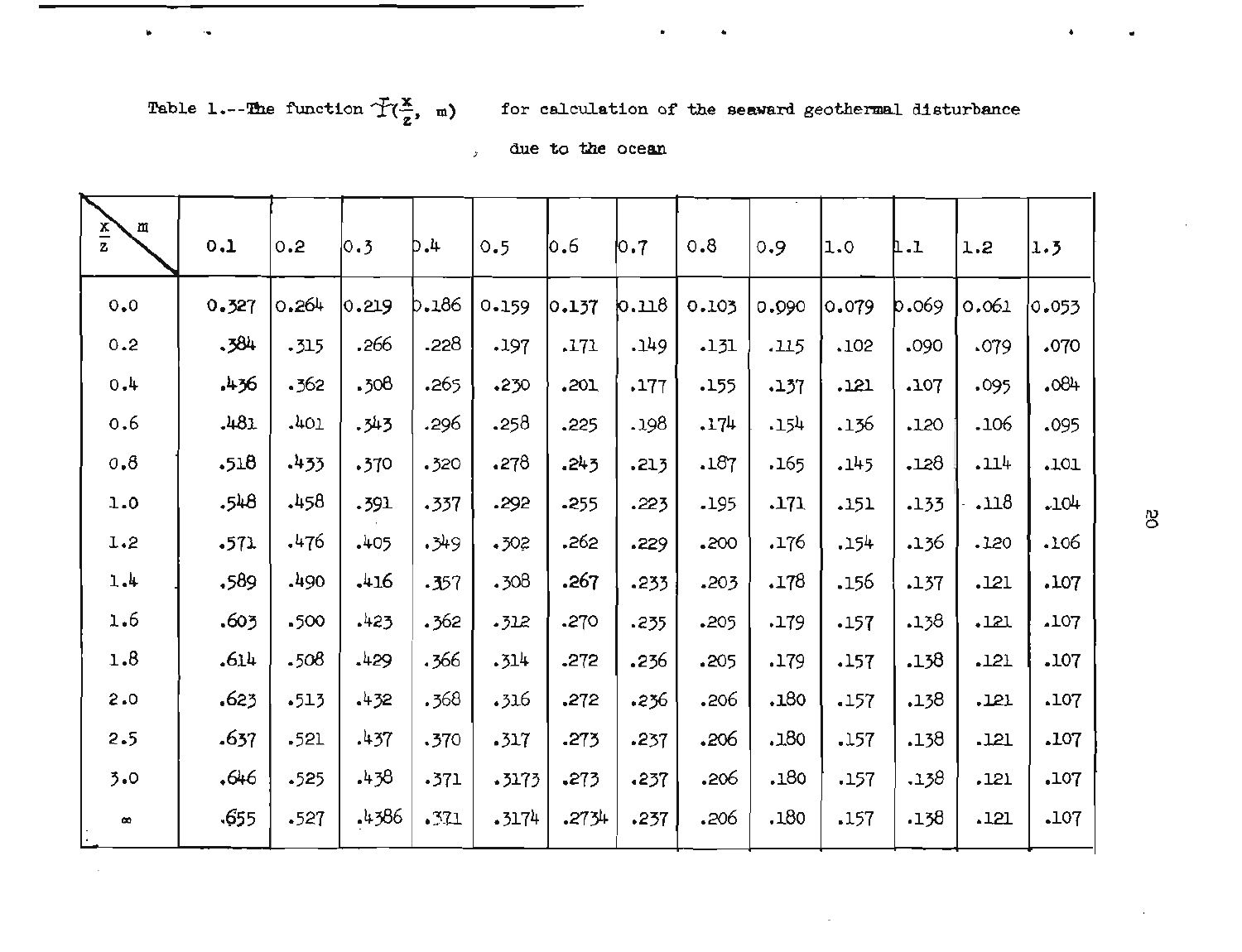Table 1.--The function  $\tilde{\mathcal{T}}(\frac{x}{z}, \mathbf{m})$  for calculation of the seaward geothermal disturbance

 $\mathcal{O}(10^{-10})$ 

 $\mathcal{L}_{\mathcal{A}}$ 

| $rac{1}{z}$<br>取 | 1.3   | 1.4   | 1.5   | 1.6   | 1.7    | 1.8   | 1.9   | 2.0   | 2.5    | 3.0    | 4.0    | 5.0    |
|------------------|-------|-------|-------|-------|--------|-------|-------|-------|--------|--------|--------|--------|
| 0.0              | 0.053 | 0.047 | 0.042 | 0.037 | 0.033  | 0.029 | 0.026 | 0.023 | 0.0127 | 0.0072 | 0.0023 | 0.0008 |
| 0.2              | .070  | .062  | .055  | .049  | $+40.$ | .039  | .035  | .031  | .0176  | .0102  | .0034  | .0012  |
| 4.0              | .084  | .075  | .067  | .059  | .053   | .047  | .042  | .038  | .0215  | .0124  | .0042  | .0015  |
| 0.6              | .095  | .084  | .075  | .066  | .059   | .053  | .047  | .042  | .0237  | .0136  | .0045  | .0016  |
| 0.8              | 1101  | .089  | .079  | .070  | .063   | .056  | .050  | .044  | .0248  | .0141  | .0046  | .0016  |
| 1.0              | .104  | .092  | .082  | .072  | .064   | .057  | .051  | .045  | .0253  | .0143  | .0047  | .0016  |
| 1.2              | .106  | .093  | .083  | .073  | .065   | .058  | .051  | .045  | .0253  | .0143  | .0047  |        |
| 1.4              | .107  | .094  | .083  | .074  | .065   | .058  | .051  | .046  | .0253  | .0143  |        |        |
| 1.6              | .107  | .094  | .083  | .074  | .065   | .058  | .051  | .046  | .0253  |        |        |        |
| 1.8              | .107  | .094  | .083  | 6074  | .065   | .058  | .051  | .046  | .0253  |        |        |        |
| 2.0              | .107  | .094  | .083  | .074  | .065   | .058  | .051  | .046  |        |        |        |        |
| 2.5              | .107  | .094  | .083  | .074  | .065   | .058  | .051  | .046  |        |        |        |        |
| 3.0              | .107  | .094  | .083  | .074  | .065   | .058  | .051  | .046  |        |        |        |        |
| $\infty$         | .107  | .094  | .083  | .074  | .065   | .058  | .051  | .046  |        |        |        |        |

**due to the ocean--continued**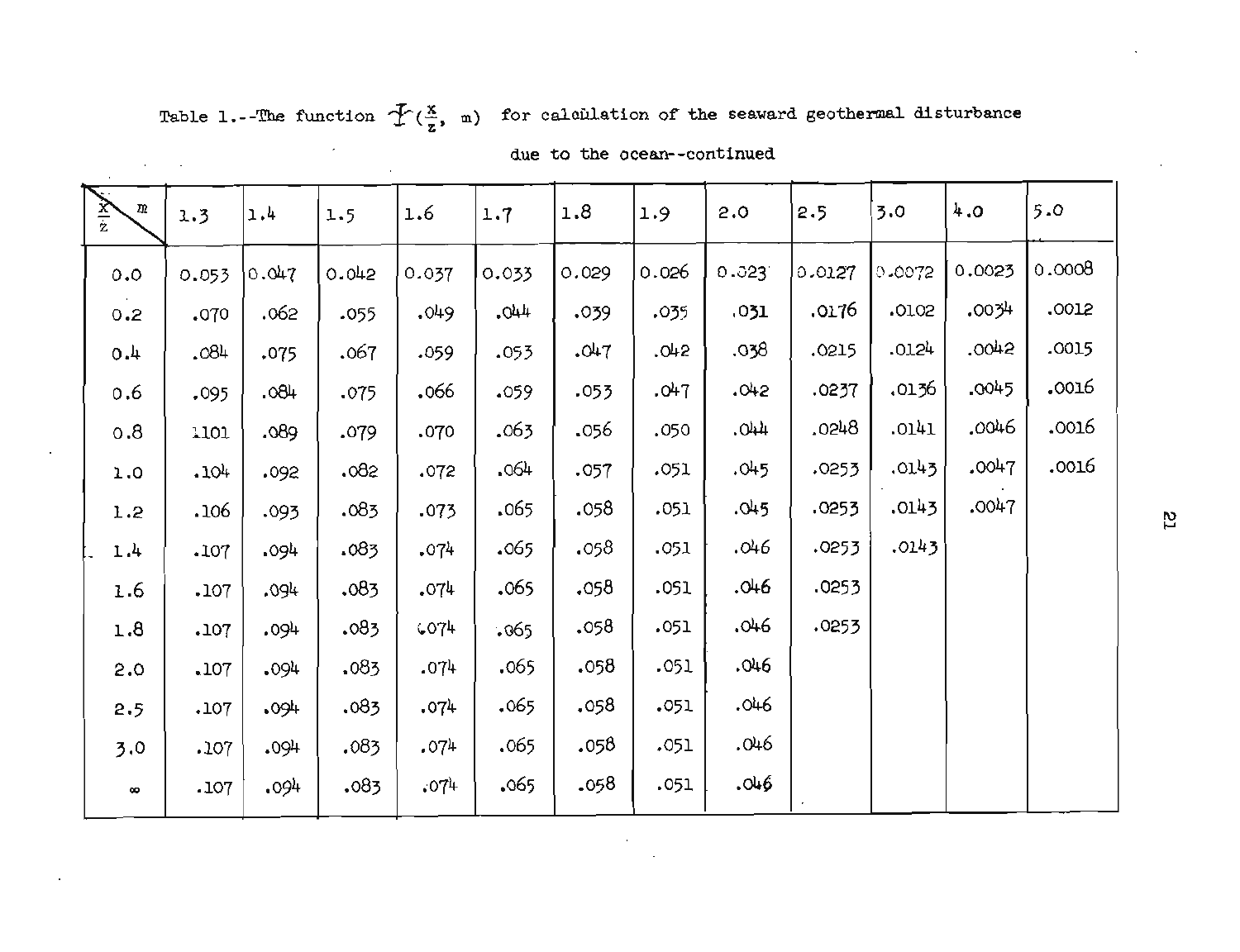# Table 2.--The function  $\overline{\mathcal{F}(\frac{x}{z})}$ , m) for calculation of the inland geothermal disturbance

 $\bf{Q}$ 

 $\sim$ 

|  |  |  | due to the ocean |
|--|--|--|------------------|
|--|--|--|------------------|

| $\ddot{\ldots}$<br>$\frac{x}{z}$<br>$\mathfrak{m}$ | 0.1   | 0.2   | 0.3   | 0.4   | 0.5   | 0.6   | 0.7   | 0.8   | 0.9   | 1.0   | 1.1   | 1.2    | 1.3   |
|----------------------------------------------------|-------|-------|-------|-------|-------|-------|-------|-------|-------|-------|-------|--------|-------|
| 0.0                                                | 0.327 | 0.264 | 0.219 | 0.186 | 0.159 | 0.137 | 0.118 | 0.103 | 0.090 | 0.079 | 0.069 | 0.061  | 0.053 |
| $-0.2$                                             | .271  | 1212  | .173  | .144  | .121  | .103  | 880.  | .075  | .065  | .056  | .048  | .042   | .037  |
| $-0.4$                                             | .218  | .165  | .131  | .106  | .087  | .072  | .06D  | .051  | .043  | .036  | .031  | -026   | .023  |
| -0.6                                               | .173  | .126  | ,096  | .075  | .060  | 840.  | .039  | .032  | .026  | .022  | .018  | .015   | .013  |
| -0.8                                               | .137  | .094  | .069  | .052  | .040  | .031  | .024  | .019  | .015  | .012  | .010  | .008   | .006  |
| $-1.0$                                             | .107  | .069  | .048  | .035  | .025  | .019  | .014  | .011  | 000.  | ,006  | .005  | $+00+$ | .003  |
| $-1.2$                                             | .084  | .051  | .033  | .023  | 016ء  | .011  | .008  | .006  | .004  | .003  | .002  | .002   | .001  |
| $-1.4$                                             | .066  | .037  | .023  | .014  | .009  | .006  | .004  | .003  | .002  | .001  | .001  | .001   | .0095 |
| -1.6                                               | .052  | .027  | .015  | ,009  | .006  | .003  | .002  | .001  | .001  | .0006 | .0004 | .0003  | .0002 |
| $-1.8$                                             | -041  | .019  | .010  | ,006  | .003  | .002  | .001  | .001  | .0004 | .0003 | .0001 | .0001  | .0001 |
| $-2.0$                                             | .032  | -014  | .007  | .003  | .002  | .001  | .001  | 0003  | .0002 | .0001 | .000  | .0001  | ,000  |
| $-2.5$                                             | .017  | 006.  | .002  | .001  | 0004  | .0002 | .0001 | .0001 | .0001 | .0001 | .000  | .000   | .000  |
| -3.0                                               | .009  | .002  | .001  | .0002 | .0001 | .0001 | .000  | .000  | .000  | .0001 | .000  | .000   | .000  |
| $\infty$                                           | 000.  | .000  | .000  | .000  | .000  | .000  | .000  | 000.  | .000  | ,000  | .000  | .000.  | .000. |

 $\bar{z}$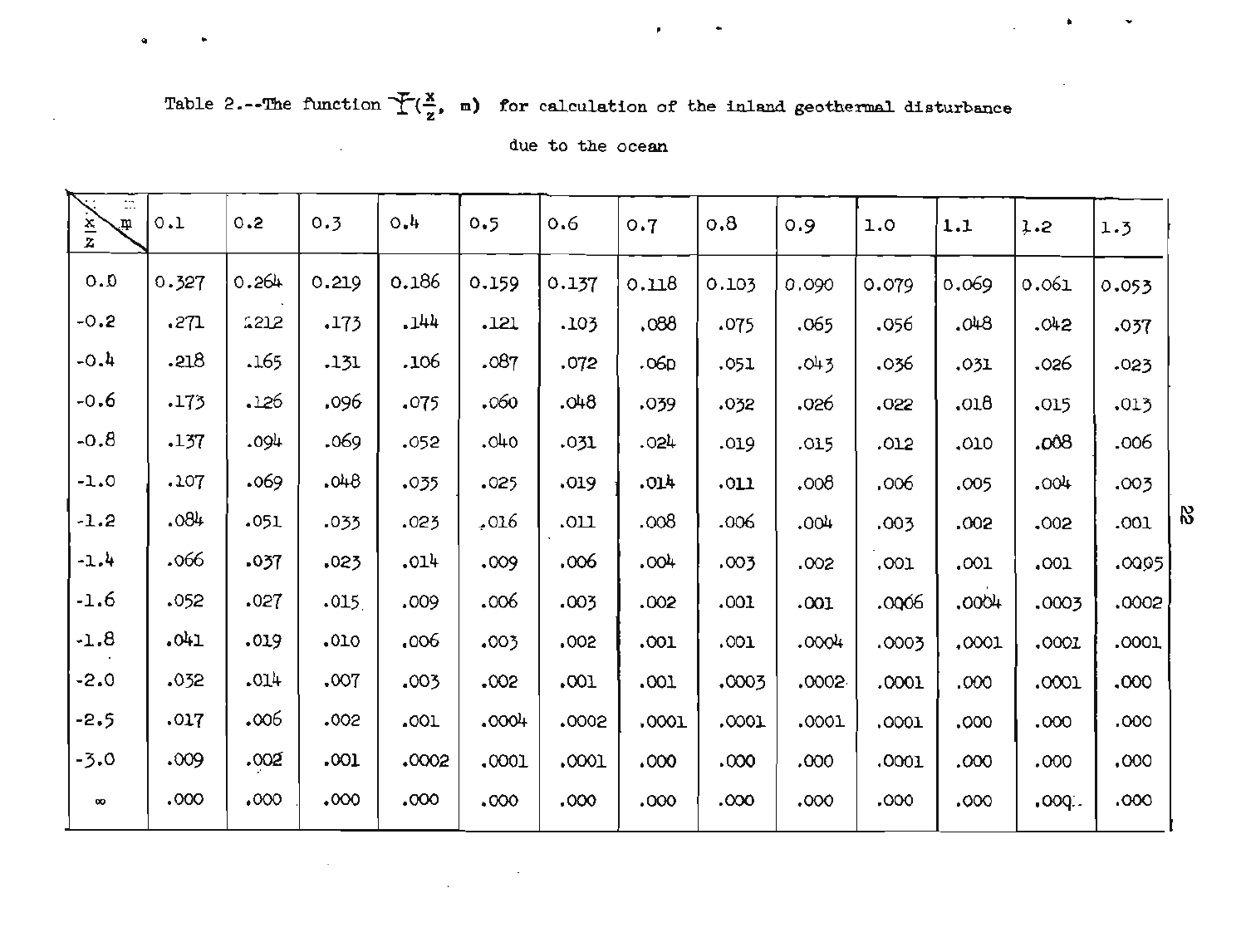Table 2.--The function  $T(\frac{x}{z}, -\pi)$  for calculation of the inland geothermal disturbance

due to the ocean--continued

| 5.0           | p.0008         | .0004      | 1000           | 8       | 8       | 8          |              |              |                |                          |        |             |                |                |
|---------------|----------------|------------|----------------|---------|---------|------------|--------------|--------------|----------------|--------------------------|--------|-------------|----------------|----------------|
| 2, 4          | 0.0023         | .0013      | .0005          | 1000.   | 800     | 800.       | 800          |              |                |                          |        |             |                |                |
| 5.0           | 0.0072         | 17700      | 6100.          | -0007   | .0002   | .000       | .000         | 8            |                |                          |        |             |                |                |
| 2.5           | 0.0127         | 1100.      | .0039          | ,0016   | ,0005   | .0001      | ,000         | $000 -$      | 8 <sub>o</sub> | .000                     |        |             |                |                |
| 2.0           | 0.023          | .015       | 800°           | ₹.      | .002    | .001       | .0002        | 1000.        | .0001          | .0001                    | .0001  | .0001       | .0001          | .0001          |
| $-1.9$        | 0.026          | ,017       | .009           | も<br>C. | Soc.    | 100.       | .0003        | LOOO.        | .0001          | 1000.                    | .0001  | 10001       | 1000           | 1000.          |
| 4.9           | 0.029          | <b>STO</b> | Lto.           | .005    | .002    | <b>isc</b> | ,0003        | .0001        | .co.           | .000                     | .000   | OOO.        | 8 <sub>c</sub> | .000.          |
| 7.7           | 0.033          | .021       | .012           | 800.    | 500.    | .001       | <b>SOO0.</b> | $-0001$      | .000.          | 8                        | .000   | Soc.        | OOO.           | $000$ .        |
| 3.5           | 0.037          | .024       | .014           | 100.    | 500,    | LOO.       | .001         | .0001        | .000           | $\overline{\mathrm{SO}}$ | .000   | $8^{\circ}$ | 8 <sub>o</sub> | 8 <sub>c</sub> |
| 1.5           | 0.042          | 830.       | 1017           | .009    | है<br>- | ,002       | 100.         | .0003        | .0001          | .000C                    | 000.   | 000°        | .000           | 800.           |
| $\frac{4}{1}$ | 0.047          | .032       | .019           | LC.     | .005    | 800        | .001         | <b>4000.</b> | .0002          | .0001                    | 10001  | .0001       | 10001          | ,000           |
| $-1.5$        | 0.053          | .037       | .023           | .013    | ,006    | ,003       | .001         | ,0005        | .0002          | .0001                    | 000.   | .000        | 000            | .000           |
| 日<br>×l ∽     | $\ddot{\circ}$ | $-0.2$     | $\ddot{ }$ -0. | $9.0 -$ | $-0.8$  | $-1.0$     | $-1.2$       | $-1.4$       | $-1.6$         | $-1.8$                   | $-2.0$ | $-2.5$      | $-5.0$         | 8              |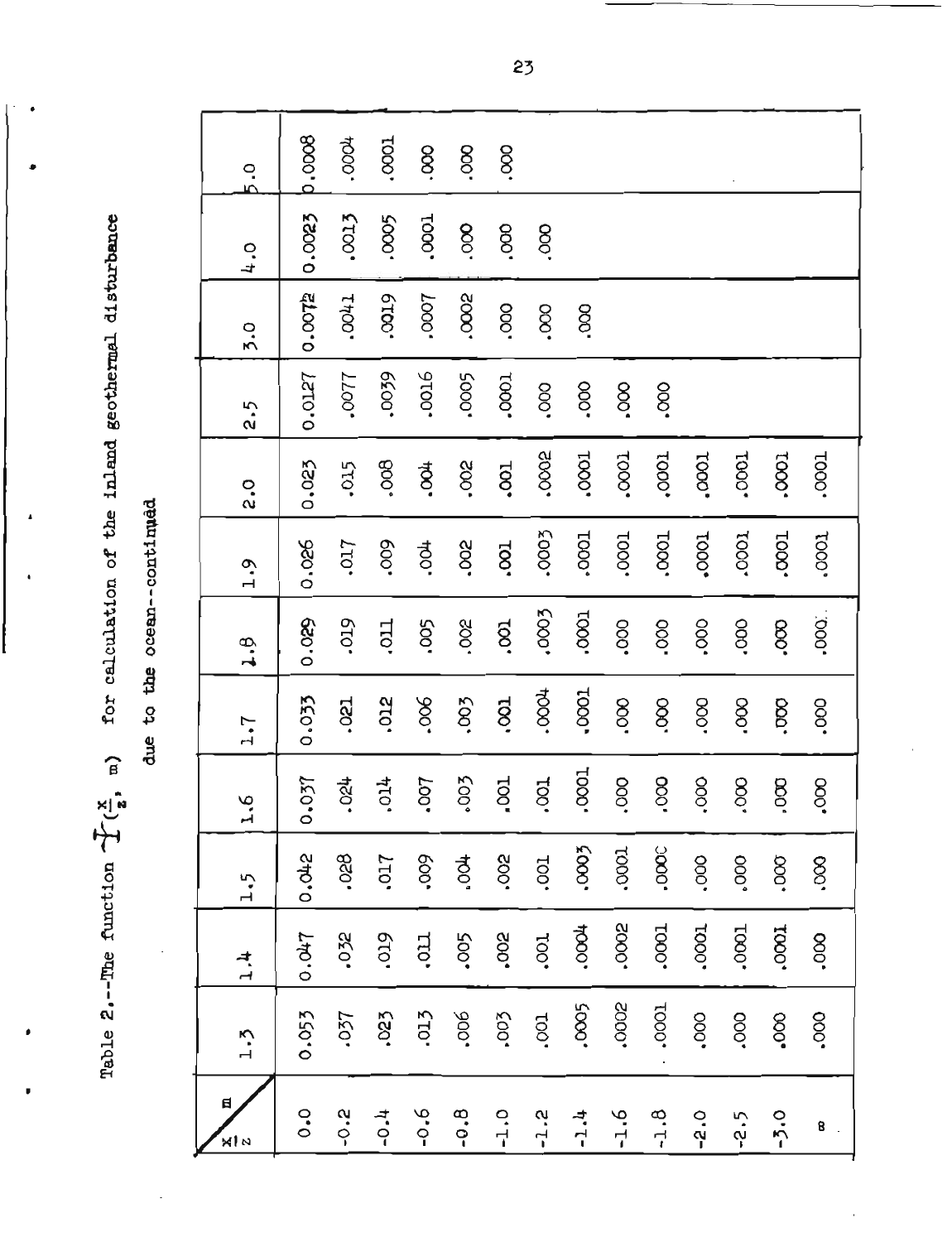# OBSEXVATIONS OF COASTAL **PROCESSES W THE** VICINITY OF CAPE THOMPSON, **ALASg,** FROM MAY **3 TO MAY** 9, **1960**

#### BY

### George W. Moore

## Introduction

<sup>A</sup>**2-man U. S.** Geological Survey.'field team **went** into the Cape Thompson area **In** early May 1960, to make observations to ascertain the roles of winter ice **and** spring break-up in the coastal processes of the area. This report is based on observations made from May 3 to **Hax** 9, 1960, and is included in this supplementary Chariot Phase II report although the work was done under the Chariot Phase III program. Break-up of the larger streams and rivers had not occurred on the last day of the observations **and**  therefore break-up information is not included in this report.

## Climate

On the first two days of the observation period, the weather was clear and calm and temperatures were relatively warn, Snow was melting at the town of Kotzebue and water was running onto the margins of the sea ice. The ground surface at Kotzebue was generally free of snow although som large drifts remained where the snow had accumulated during the winter. Planes were landed and parked on the sea ice In Kotzebue Sound but it was becoming increasingly duficult to get out to them because of the belt of water about 50 feet wide and 6 Inches deep that fronted the shore.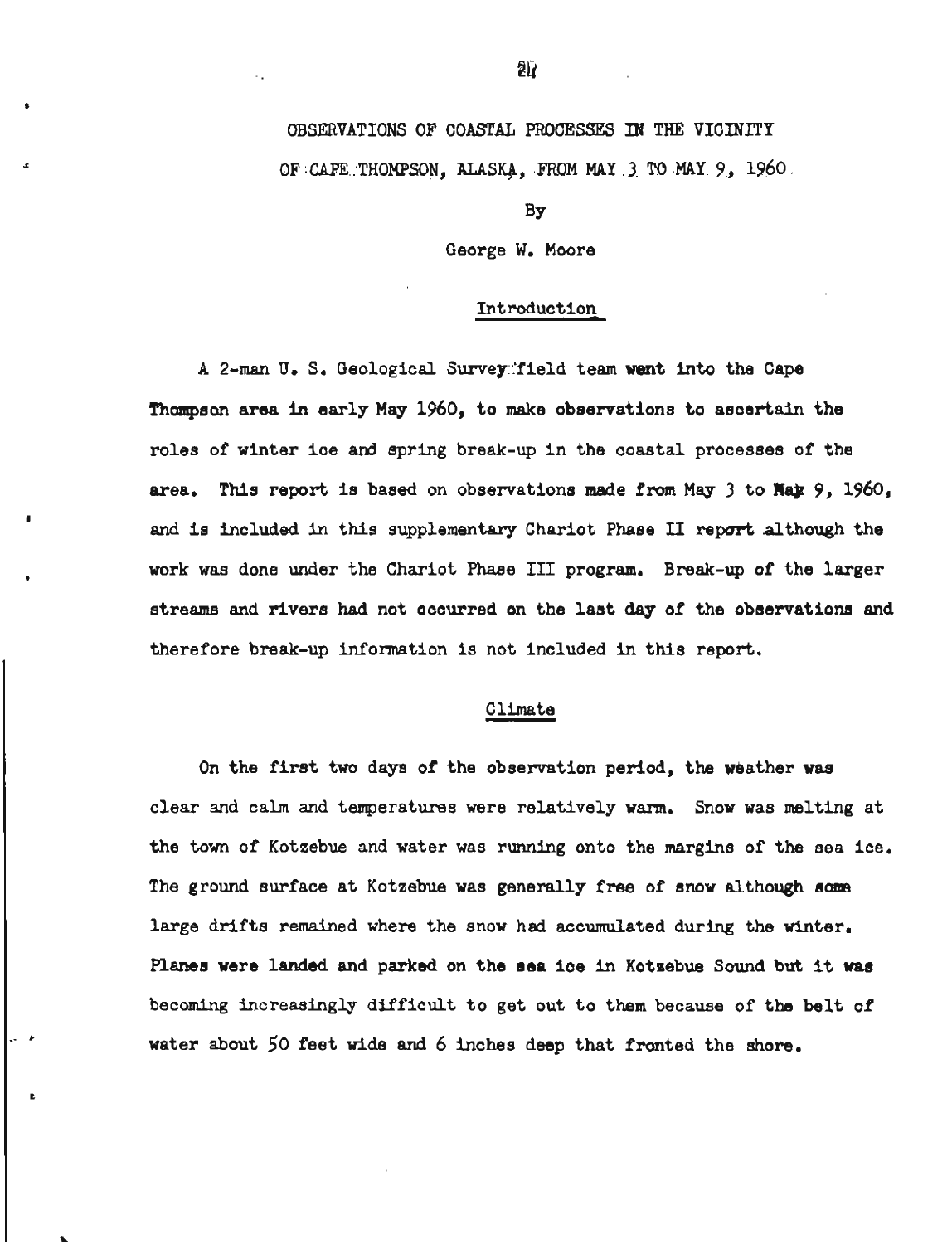**During** the last five days of the observation perid, the weather became progressively worse. The temperature was generally below freezing. Winds ranged up to about 12 miles per hour and a vert light snow fell almost continuously. The snow was in the form of small pellets during the colder periods and in the form of large wet flakes during the warmer periods. Total snow fall during the five-day observation period was not more than an inch.

#### Sea ice

Sea ice in the vicinity of Kotzebue was almost perfectly flat. Farther seaward, however, in the Kotzebue Sound along a line between Cape Espenberg and Cape Krusenstern the ice was characterized by pressure ridges. **From** Cape Krnsenstern north to Point Hope, the ice **was** generally broken and ridged. In the vicinity of Cape Thompson and the Chariot test site the ice resembled a terrazzo floor in that the individual flat sheets of ice, which were several tens of feet across, had frozen together again. In many places the sea ice contained broad areas of open water or "leads" generally a mile or more wide and located several miles offshore. Locally, the leads **came** fairly close to shore but there was always at least several hundred feet of ice between the leads and shore. Two large leads were noted during the May 3 to May 9, 1960 observation period. One extended **along** Kotzebue **Sound** from Cape Espenberg seaward and the other along the Arctic Coast about 10 miles offshore.

In places the sea ice had been pressed into ridges, either **near** the shore or in an area where large masses of ice had been blown together by the **wind.** When the ridges were along the shore, they were about 25-30 feet offshore where the ice was grounded on the sea floor.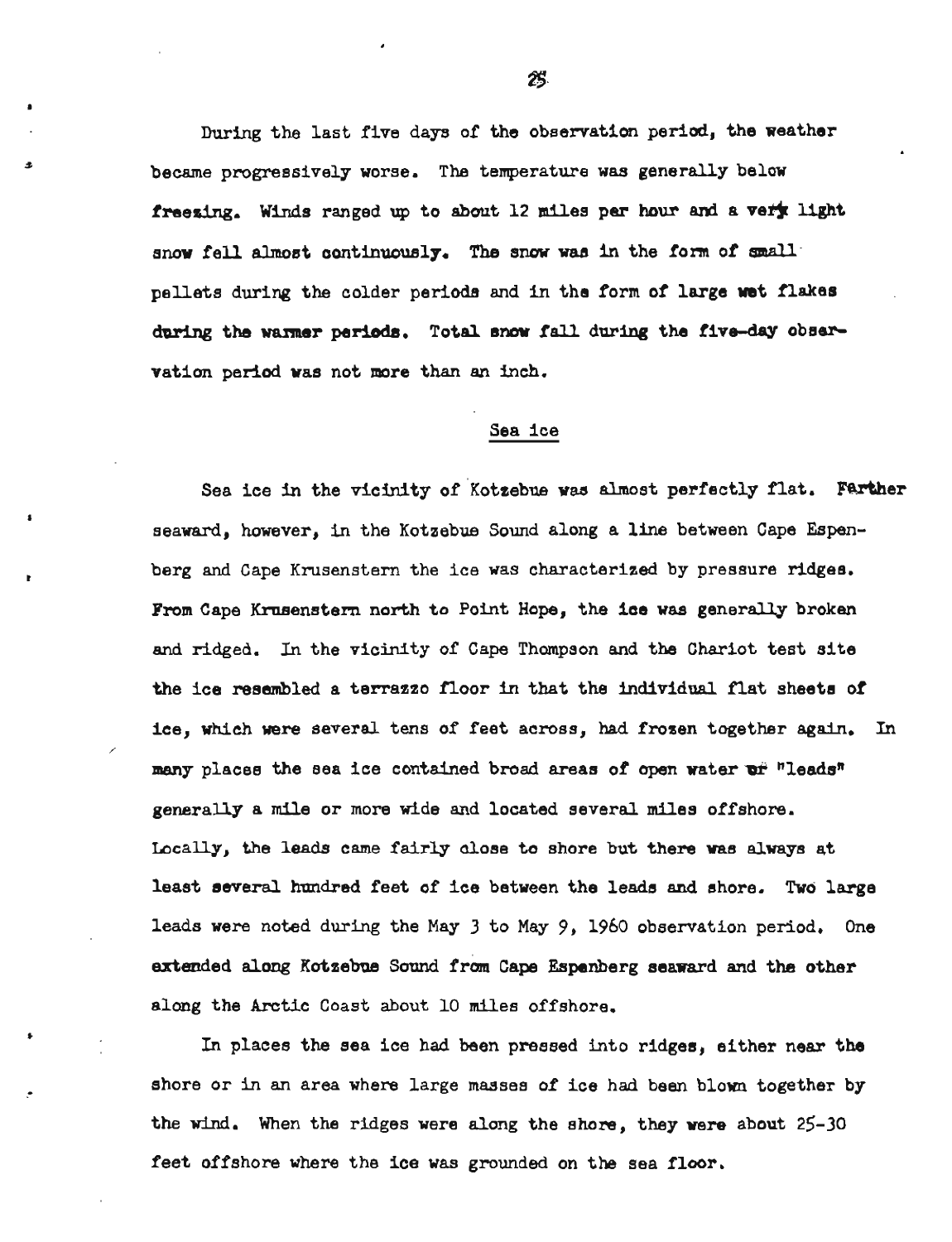## Sea level

Observations indicate that sea level fluctuates as much as 1.3 feet in the area. Extending out from shore was a 25 to 30-foot area of ice bounded on the seaward side by a scarp 2-3 'feet high, below which was the general level of the sea ice. It appears that the ice level was originally higher and when sea level fell, the ice near the shore grounded and therefore remained high. At the mouth of the Kukpuk River submerged bars were clearly marked by areas where ice **was** pwhed upward 2-3 feet. Again it appears that the general level of the sea had fallen and grounded ice remained high. Numerous small fresh cracks in the ice, probably due to tidal action, extended parallel to the shore.

Two observations were made on the level of the sea ice, The level of the ice was  $0.5$  feet higher at 10 a.m. on May  $8$ , 1960 than at 6 p.m. on May  $7$ , 1960. At  $\mu$  p.m. on May  $8$ , 1960 the surface of the sea ice was  $1.3$ feet above the level at **which** it stood at 6 **p.m.** on May 7, 1960.

#### Streams and lagoons

During the relatively warm period from May *3* to May *5,* 1960, many of the streams in the area began to flow. The streams generally contained black, organic-rich water and were all largely free of ice. Water was observed flowing from muskeg areas onto the margins of the lakes and lagoons as well as in the streams. Southeast of Point Hope, water flowed slowly on the surface of the ice of the larger streams and rivers. **A** relatively large quantity of water flowed along the **Wulik** River and over the bar at its mouth. This water, as well as other water from streams flowing into the sea, accumulated on top of the sea ice in a narrow belt. At the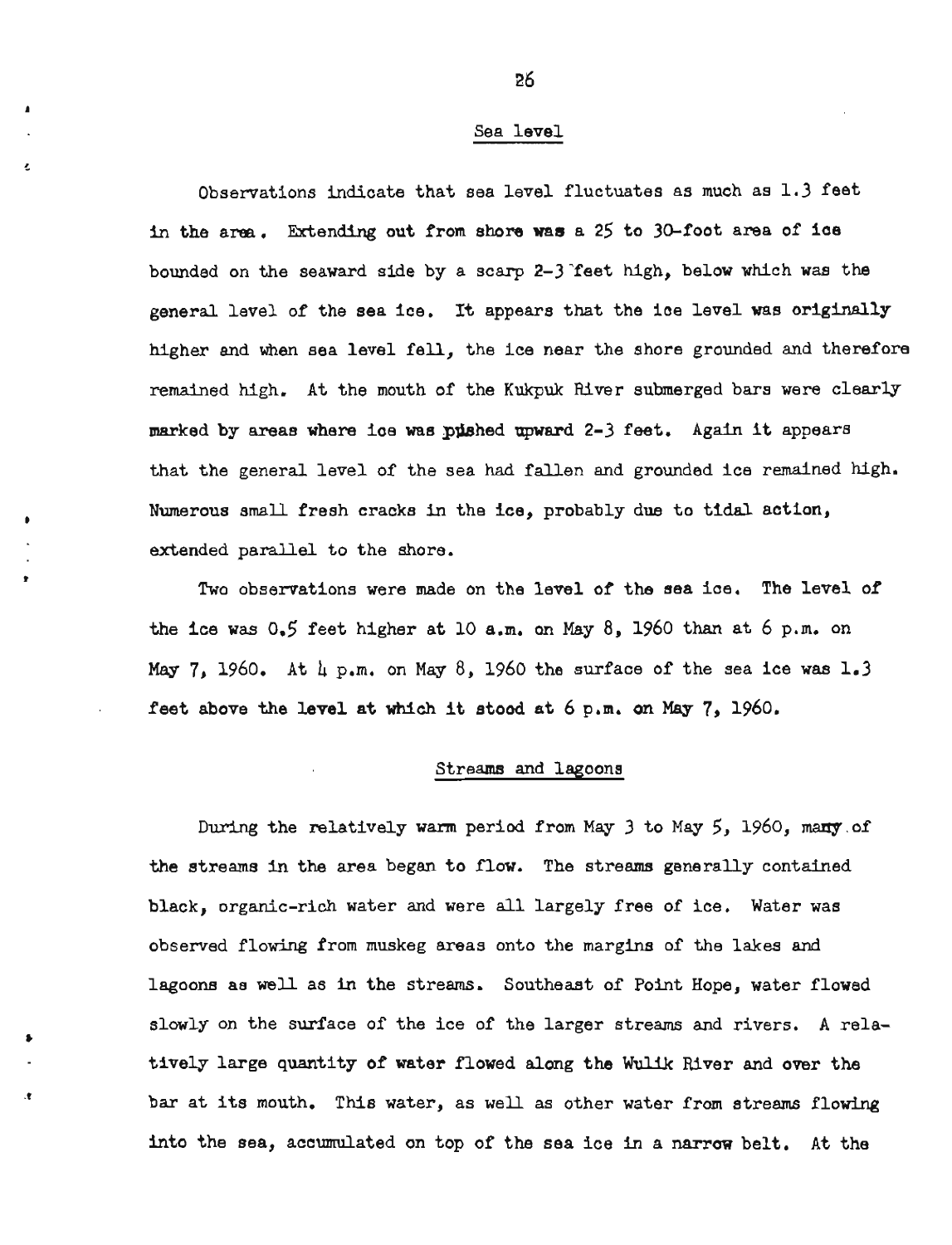mouth of the Kukpuk River during the warm period, %he ice melted to a depth of about 6 inches around the margins of the lagoon and inlet. Later during the following cold period, the ice formed again and was about an inch thick on May 9, 1960.

The large lagoons such as the lagoon behind Cape Krusenstern, Corwin Lagoon, and Marryatt Lagoon **behind** Point Hope were all firmly frozen. Certain small lagoons, however, were almost entirely thawed, and may receive some water from **warm** springs. Tayaschek Lagoon, about 12 miles north of Cape Krusenstern, was almost entirely free of ice, and stood in sharp contrast with nearby lagoons that were frosen. The ice on the lagoons and lakes was generally not broken. Usually the ice in the center of the lagoon or lake stood a foot or so below the ice along the margins and was warped upward around the sdges. The level of the ice was not measured on the lagoons with the exception of Marryatt Lagoon, where it was the same as that in the ocean,

Late in the summer season when the quantity flow in the rivers diminiahes greatly the balance between the energy of the river and wave energy moves in the direction of the wave, thereby causing the mouths of even the largest rivers to begin to close by alongshore sediments carried by the waves. The mouth of the Wulik River was entirely closed and the mouth of the Kukpuk River was made substantially smaller by waves late in the summer season of 1959.

## Wind erosion

The strong winter winds ranging up to 50 miles per hour have important sediment-transporting properties in the **area.** The sea ice was discolored by windblown sand and silt to distances of as much as a quarter of a mile

27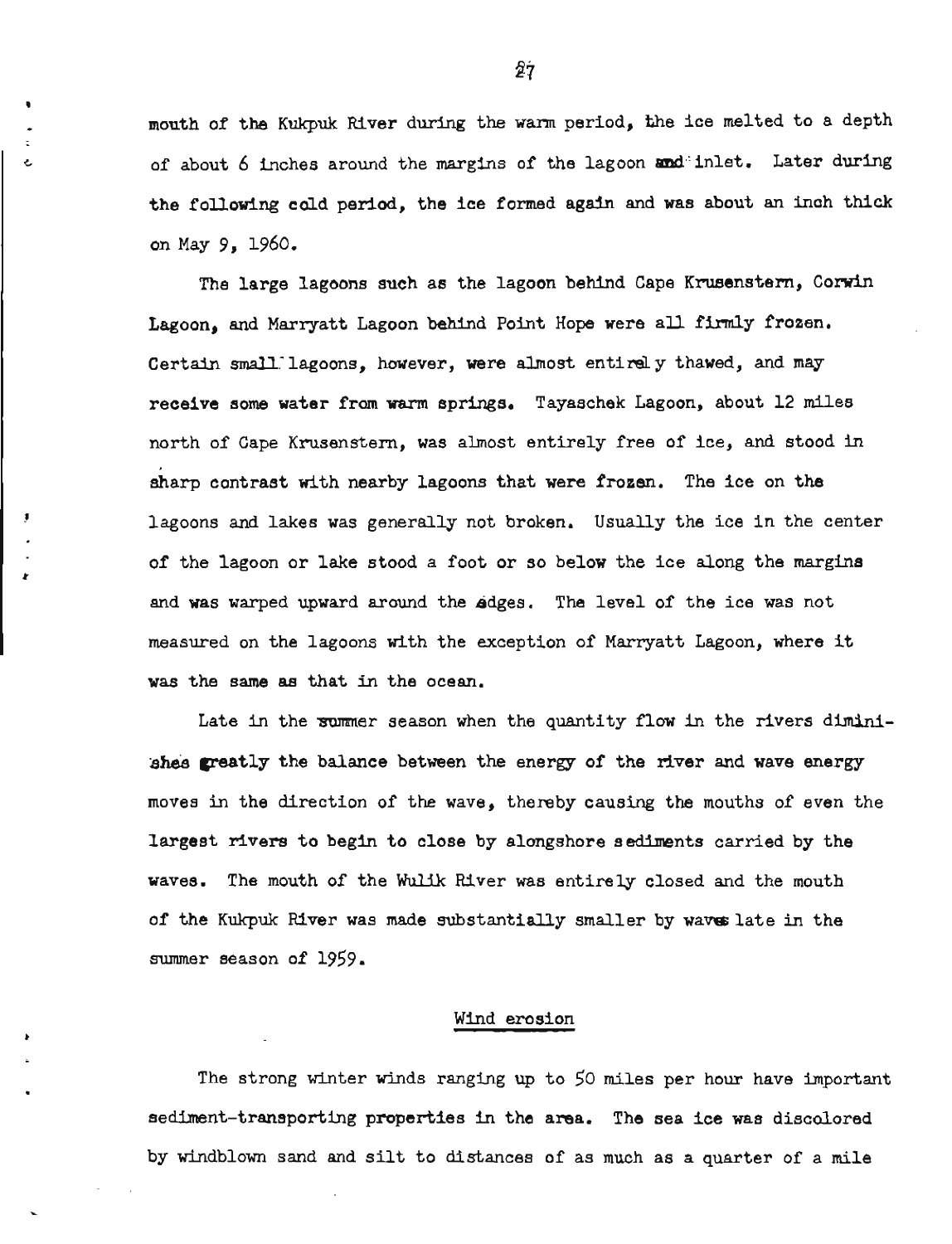off shore, Within **30-40** feet from shore, layers **of** silt and sand **as** much as 6 inches thick overlay the sea ice. Near the shore, the grain size of the windblown debris ranged **up** to 2 millimeters. Bottles and fish net floats stranded on the shore were frosted by the windblown material **an**  their exposed parts,

#### Preliminary conclusions

From the evidence obtained during the observation period between May 3 to May **9,** 1960, it appears **that** a disruption of beach material above the waterline is insignificant due to ice **push, Along** those parts of the *<sup>8</sup>*coast where ice ridges are formed near the shore, their location is always - 25-30 feet offshore. This actian probably does, **however,** disrupt the sea ments where the ice is grounded approximately 6 feet below the **sea** level,

**4'** 

The chief conclusion derived from 'these observatians is that **winter**  processes **in** the vicinity of the Cape Thompsan area affect the beach material very little, except *locally* to disturb the sediments at a depth of approximately 6 feet belaw the sea **level. The chief** effect of **the**  winter freeaing is generally to arrest the coastal processes. Observations during the break-up have not **ben** made and its effect upon the coastal processes cannot be commented upon at this time. It is very likely that occurrences during the spring break-up may have a more significant effect upon the beaches **than** the winter sea ice.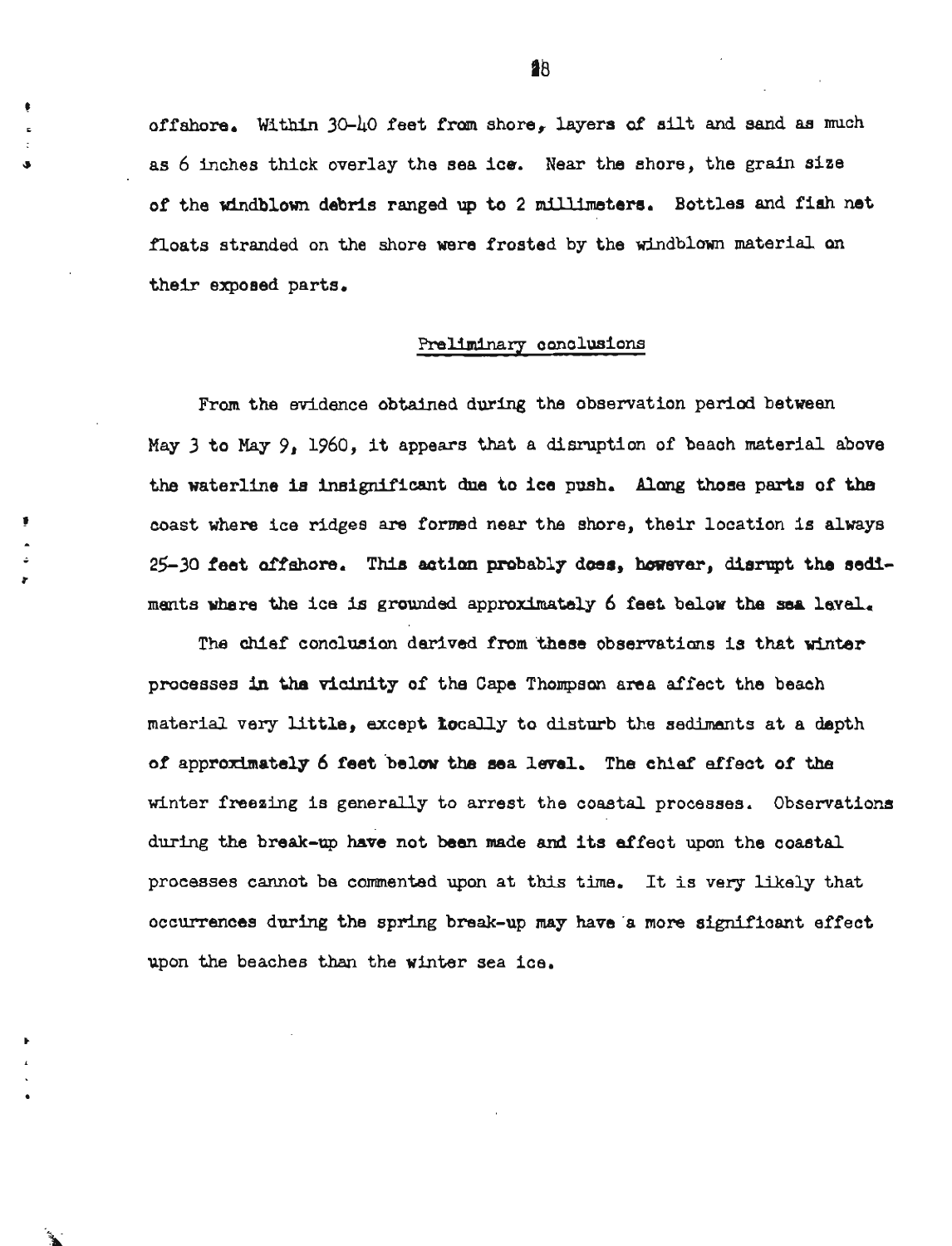## WINTER **GROUND WATER** INVESTIGATIONS IN THE VICINITY OF CAPE THOMPSON, ALASKA

BY

Roger **M,** Waller

## Ogotoruk Creek Valley

The flood plain and creek channel of the lower reach of Ogotoruk Creek were observed several times during the winter of 1959-1960 for evidence of ground water occurrence. After the winter freeze-up, the creek still maintained a flow which was derived from ground water influent from adjacent channel and flood plain deposits. The flow was observed beneath an 18-inch ice cover in mid-November. Several icing sheets and creek-ice fissures were created as the water became confined by the downward encroachment of the ice cover. The presence of flowing water beneath the ice cover continued for an unknown length of time thereafter, but is believed to have stopped about mid-December when the creek bed probably became frozen. It was not possible to determine whether ground water remained **all** winter in **the** gravel beneath the frozen creek bed in the lower reach of the stream. Snow cover was nagligible during the winter; therefore, the seasonal frost penetration probably was very deep.

## Covreruk Springs

The springs near Cape Seppings, which were named Covreruk Springs. maintained a flow throughout the winter. The temperature of the water at one of the springs was  $38^{\circ}$ F. on April 7, 1960, as compared to  $38.5^{\circ}$ F. on September 9, 1959. The total discharge of the springs, however, had decreased from 22.7 cfs (cubic feet per second) on September 9, 1959, to 6.17 cfs on April 7, 1960. A water **sample** was taken to determine any